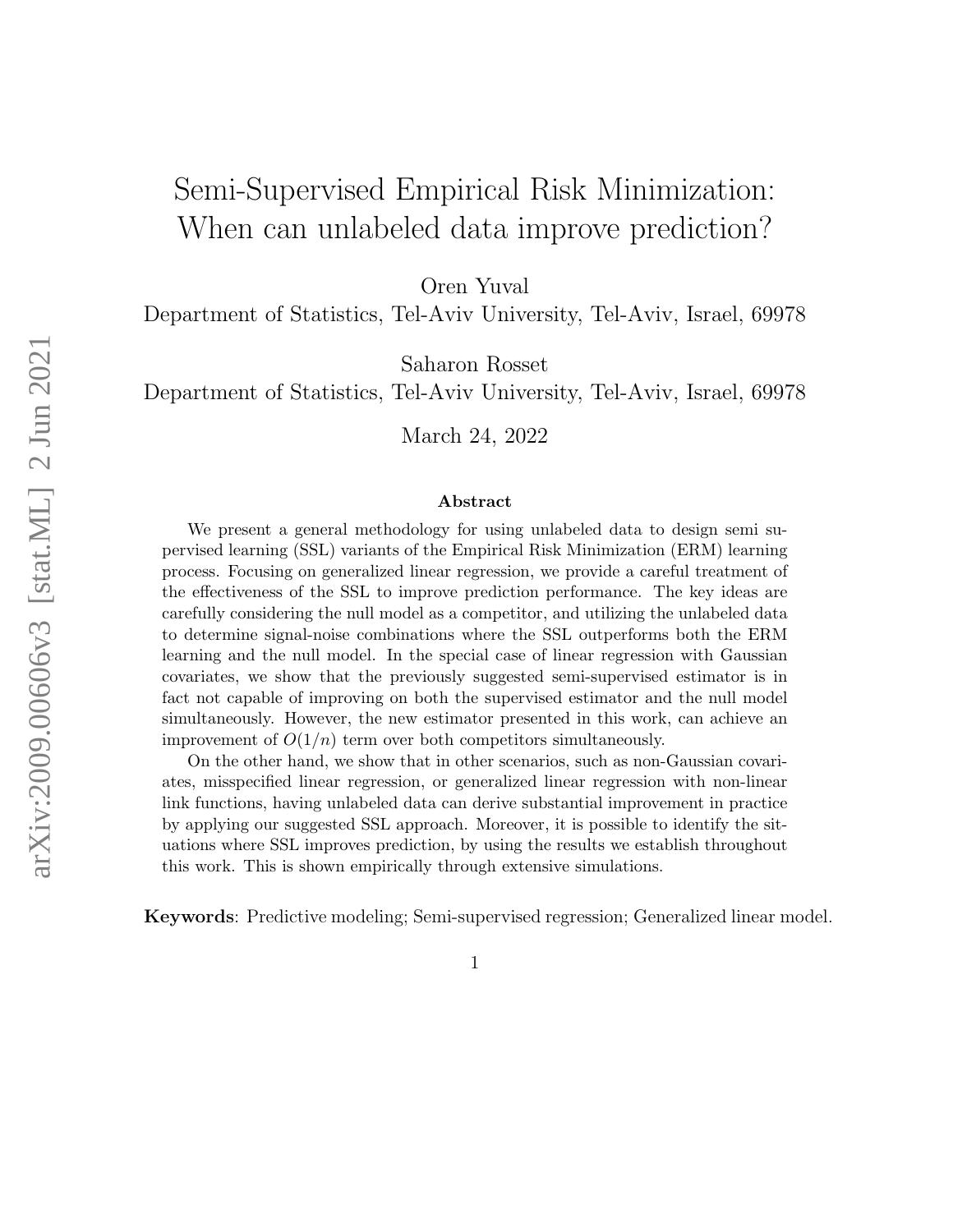## 1 Introduction

In many applications, labeled data used for learning processes can be much more expensive than unlabeled data. In the situation where a large amount of unlabeled is available but only a small amount of labeled data, we are motivated to use the unlabeled data to improve the prediction performance of a given supervised learning algorithm by applying semi-supervised learning (SSL) approaches. The question of whether unlabeled data are helpful and if so, how they can be effectively used, has been studied extensively. Some SSL methods and their effectiveness are described by [Zhou and Belkin](#page-35-0) [\(2014\)](#page-35-0), by [Singh et al.](#page-34-0) [\(2009\)](#page-34-0) and [Zhu](#page-35-1) [\(2005\)](#page-35-1), mainly in the context of classification problems. More recent works [\(Kingma et al., 2014;](#page-34-1) [Salimans et al., 2016;](#page-34-2) [Da, 2019;](#page-33-0) [Sun and Ge, 2020;](#page-35-2) [Han et al., 2020\)](#page-33-1), present new techniques to improve state-of-the-art deep generative models using unlabeled data. These methods involve complex architectures and require extensive computation. Moreover, theoretical analysis regarding their performance is hard to obtain.

Another class of related works [\(Javanmard and Montanari, 2014;](#page-33-2) [Javanmard et al.,](#page-34-3) [2018;](#page-34-3) [Bellec and Zhang, 2019;](#page-32-0) [Bellec et al., 2018\)](#page-32-1), discusses the usefulness of unlabeled data in the Lasso-regularized sparse linear regression. Of these, the most closely related to this work is by [Bellec et al.](#page-32-1) [\(2018\)](#page-32-1), which proposes some new adaptations of the Lasso, and establishes oracle inequalities for the prediction performance under some restriction over the problem setting (i.e. distribution of the covariates, sample size, dimensionality, and sparsity). On the other hand, only a few works have studied the usefulness of unlabeled data to improve the classical ordinary least squares (OLS) regression. [Tarpey et al.](#page-35-3) [\(2014\)](#page-35-3) presented a semi-supervised estimator  $\tilde{\beta}$  that uses the known distribution of the covariates and compared its variance to that of the supervised standard OLS estimator  $\hat{\beta}$ . The conclusion was that  $\tilde{\beta}$  outperforms  $\hat{\beta}$  only if the data is noisy enough, or if the dimension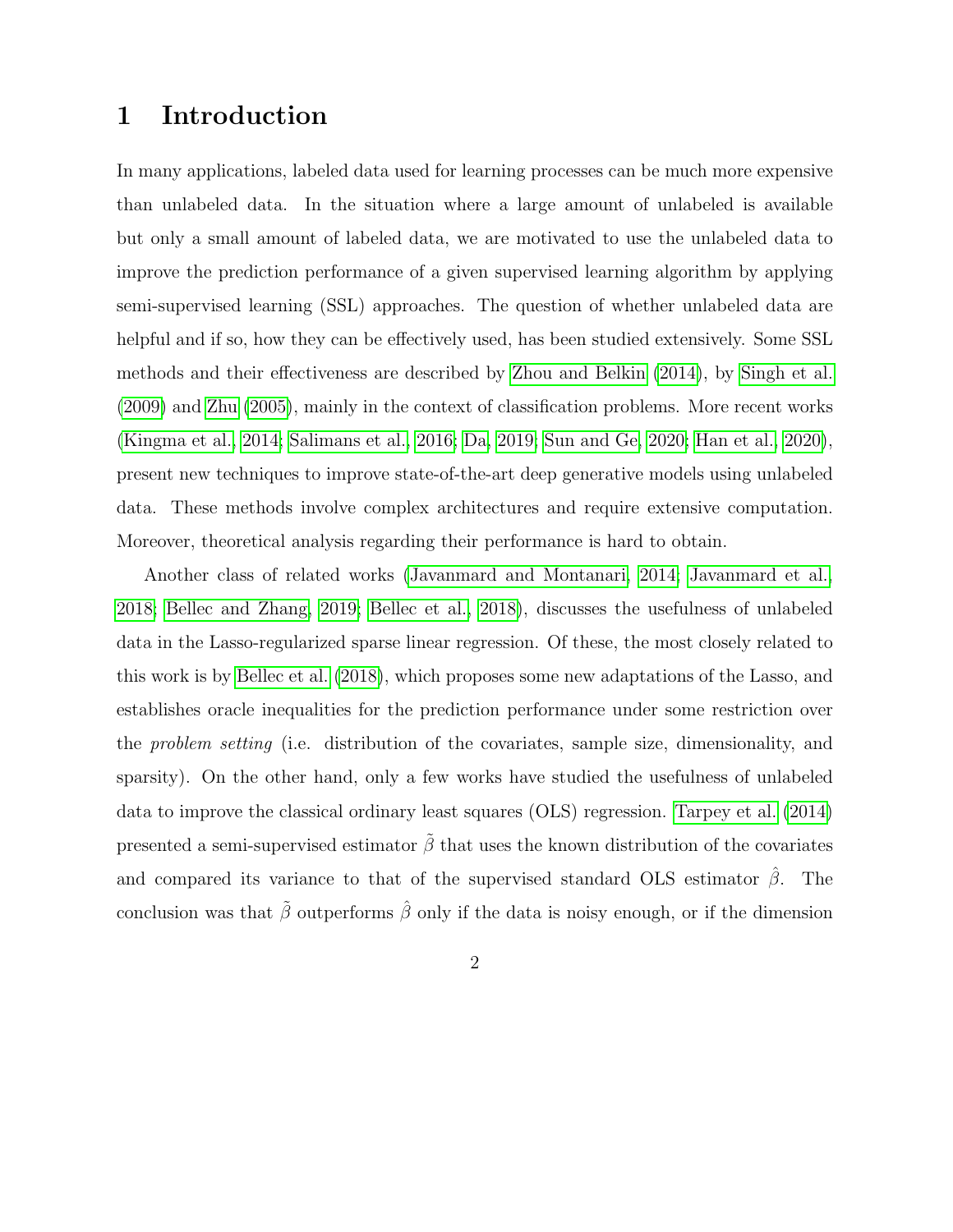of the problem is high enough. [Chakrabortty and Cai](#page-33-3) [\(2018\)](#page-33-3) presented an algorithm for improving linear regression using an imputation step and a follow-up refitting step. This approach requires some assumptions on the effectiveness of the imputation step, such as asymptotic normality of the OLS estimator  $\hat{\beta}$ . In their recent work, [Zhang et al.](#page-35-4) [\(2019\)](#page-35-4) proposed an estimator of the population mean that uses unlabeled data combined with the least squares method. The new estimator provides a shorter confidence interval compared to the traditional sample mean. In subsequent work, [Azriel et al.](#page-32-2) [\(2018\)](#page-32-2) aim to improve the least squares estimator by transforming the regression problem into a mean estimation problem. As in [Chakrabortty and Cai](#page-33-3) [\(2018\)](#page-33-3), they show that the semi-supervised estimator can improve upon the standard OLS estimator only when the linear model is biased.

In this paper, we present a general approach for using unlabeled data in SSL process for prediction task. This approach also yields a procedure that utilizes the unlabeled data to determine whether or not it is helpful to improve prediction performance under an arbitrary problem setting. We demonstrate the suggested methodology on generalized linear regression in the under-parameterized regime, by deriving dedicated formulas according to the model setting, and showing by simulations that these formulas are indeed accurate and practical. We also provide a theoretical result stating that in some cases (such as in linear regression with Gaussian covariates), the suggested SSL can improve either on the standard supervised estimator or the null model, that ignores the covariates, but not on both at once.

#### 1.1 Notations, assumptions, and main idea

A statistical learning process seeks to fit a predictor  $\hat{f}_T : \mathbb{R}^p \to \mathbb{R}$  that maps from a covariate vector  $x \in \mathbb{R}^p$  to a predicted response  $\hat{y} \in \mathbb{R}$ , based on a training data set T. In the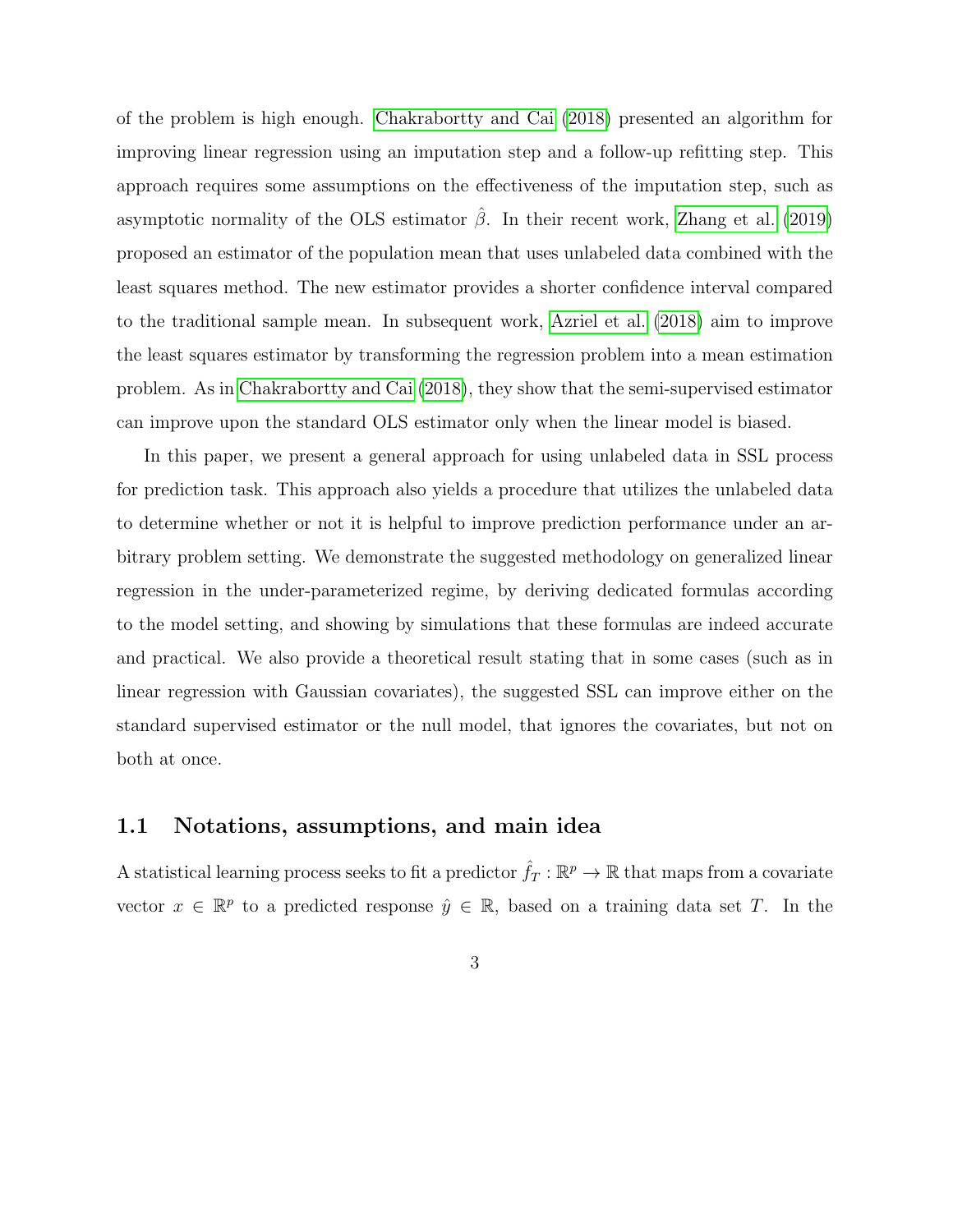supervised setting:  $T = (X, Y)$ , where  $X \in \mathbb{R}^{n \times p}$  and  $Y \in \mathbb{R}^n$  such that  $(x_1, y_1)$ , ...,  $(x_n, y_n)$ are i.i.d. according to some joint distribution  $P_{xy}$ . In the semi-supervised setting:  $T =$  $(X, Y, Z)$ , where  $Z \in \mathbb{R}^{m \times p}$  is the set of unlabeled data with  $z_1, ..., z_m$  i.i.d. observations from distribution  $P_x$ . For simplicity, we assume that the distribution  $P_x$  is centered around zero, i.e.,  $\mathbb{E}[x] = \mathbf{0}_p$ . We also assume constant conditional variance, meaning that:

$$
y = f(x) + \epsilon = \mathbb{E}[y|x] + \epsilon \quad ; \quad \mathbb{V}ar(\epsilon) = \mathbb{V}ar(y|x) = \sigma^2.
$$

For the sake of our theoretical analysis, we assume a *total information* scenario which means that  $m \to \infty$  and therefore we are able to estimate precisely  $\mathbb{E}[\varphi(x)]$  for any function  $\varphi$ , by using the set Z:

$$
\mathbb{E}_x[\varphi(x)] \approx \frac{1}{m} \sum_{i=1}^m \varphi(z_i),
$$

and we assume the approximation is arbitrarily good. Thus, we study the question of whether or not the knowledge of  $\mathbb{E}_x[\varphi(x)]$  for some well-defined functions  $\varphi$ , can be used effectively to improve prediction. In the empirical simulations, however, we estimate the expected values by averaging  $\varphi$  over a considerably large but finite set of unlabeled data.

Denoting by  $(x_0, y_0)$  an independent draw from  $P_{xy}$ , the learning process aims to minimize the out-of-sample prediction error,  $R_T = \mathbb{E}_{x_0y_0} \left[ L(\hat{f}_T; x_0, y_0) \right]$ , according to some loss function L that depends on  $f<sub>T</sub>$ . A common supervised learning process is the Empirical Risk Minimization (ERM) which suggests to minimize the loss over the training data:

$$
\hat{f}_T = \underset{f \in \mathcal{F}}{\operatorname{argmin}} \left\{ \frac{1}{n} \sum_{i=1}^n L(f; x_i, y_i) \right\},\,
$$

where  $\mathcal F$  is a fixed class of functions. The prediction performance of the learning process is measured by the mean of  $R_T$  over all possible training samples T, which denoted by R.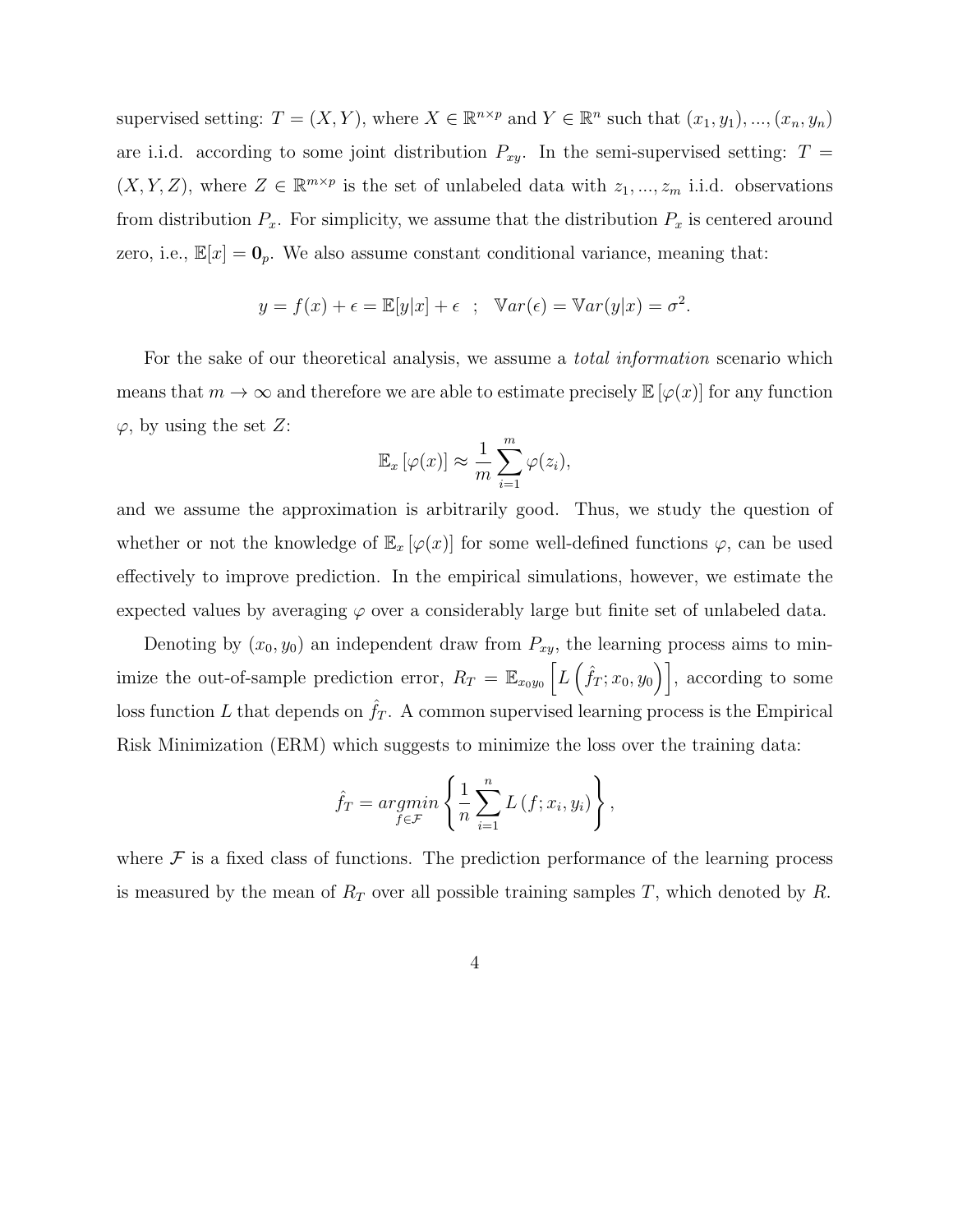The main idea we suggest here under the name *semi-supervised ERM*, is to break the loss function into sum of elements that can be estimated separately. Then, we use the unlabeled data to better estimate any element in the loss function that depends only on the covariate vector x. For example, if the loss function can be written as:  $L\left(f_T; x, y\right) =$  $L_1(\hat{f}_T; x) + L_2(\hat{f}_T; x, y)$ , the out-of-sample prediction error which is the objective for minimization can be viewed as:  $R_T = \mathbb{E}_{x_0}\left[L_1\left(\hat{f}_T; x_0\right)\right] + \mathbb{E}_{x_0y_0}\left[L_2\left(\hat{f}_T; x_0, y_0\right)\right]$ . The first term can be estimated separately and precisely by using the unlabeled data, and this leads us to suggest the following fitting as a semi-supervised ERM procedure:

<span id="page-4-0"></span>
$$
\tilde{f}_T = \underset{f \in \mathcal{F}}{\operatorname{argmin}} \left\{ \mathbb{E}_x \left[ L_1 \left( f; x \right) \right] + \frac{1}{n} \sum_{i=1}^n L_2 \left( f; x_i, y_i \right) \right\}. \tag{1}
$$

Assuming that the loss function can be decomposed even more, such as:  $L\left(f_T; x, y\right) =$  $L_1(\hat{f}_T; x) + L_{2,1}(\hat{f}_T; x) L_{2,2}(y)$ , then we can use the same logic to define a more sophisticated optimization problem for the semi-supervised ERM procedure:

$$
\breve{f}_T = \underset{f \in \mathcal{F}}{\operatorname{argmin}} \Big\{ \mathbb{E}_x \left[ L_1 \left( f; x \right) \right] + \mathbb{E}_x \left[ L_{2,1} \left( f; x \right) \right] \overline{L_{2,2} \left( Y \right)} + \widehat{\mathbb{C}ov} \left( L_{2,1} \left( f; X \right), L_{2,2} \left( Y \right) \right) \Big\}. \tag{2}
$$

This approach can be used to transform any supervised ERM process into a semisupervised one. However, in this work we demonstrate this idea on a common class of ERM models, which is the generalized-linear models (GLM), where we are looking for the best linear predictor  $\beta^*$  that satisfies:

$$
\beta^* = \underset{\beta \in \mathbb{R}^p}{\operatorname{argmin}} \left\{ \mathbb{E}_{x_0 y_0} \left[ L \left( \beta; x_0, y_0 \right) \right] \right\},\,
$$

where the loss function L can be written as  $L(\beta; x_0, y_0) = G(x_0^T \beta) - x_0^T \beta y_0$ , with  $G' = g$ , for some known monotone increasing *link function*  $g : \mathbb{R} \to \mathbb{R}$ . This learning procedure is

<span id="page-4-1"></span>
$$
\overline{5}
$$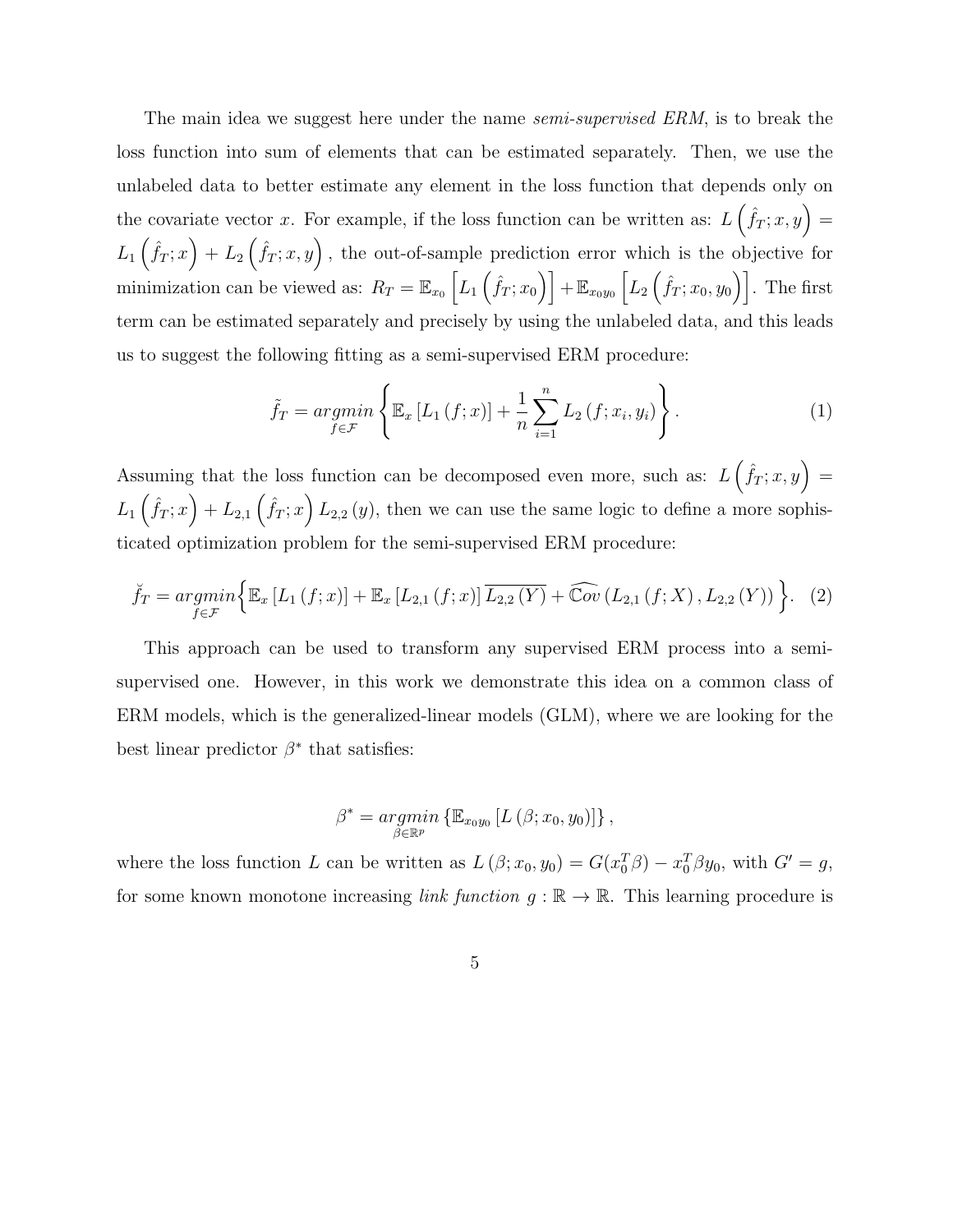usually applied under the assumption that  $\mathbb{E}[y|x] = g(x^T\beta)$ , for some  $\beta \in \mathbb{R}^p$ . In the GLM setting, the supervised ERM suggests to solve the following optimization problem:

<span id="page-5-2"></span><span id="page-5-1"></span><span id="page-5-0"></span>
$$
\hat{\beta} = \underset{\beta \in \mathbb{R}^p}{\operatorname{argmin}} \left\{ \hat{L}(\beta, X, Y) \right\} = \underset{\beta \in \mathbb{R}^p}{\operatorname{argmin}} \left\{ \frac{1}{n} \sum_{i=1}^n G(x_i^T \beta) - x_i^T \beta y_i \right\}.
$$
 (3)

This setting covers linear and logistic regression, among many others. We plug-in the loss function  $L(\beta; x_0, y_0)$  into [\(1\)](#page-4-0) and [\(2\)](#page-4-1), to define our semi-supervised estimators of  $\beta$ :

$$
\tilde{\beta} = \underset{\beta \in \mathbb{R}^p}{\operatorname{argmin}} \left\{ \tilde{L}(\beta, X, Y) \right\} = \underset{\beta \in \mathbb{R}^p}{\operatorname{argmin}} \left\{ \mathbb{E}_x \left[ G(x^T \beta) \right] - \frac{1}{n} \sum_{i=1}^n x_i^T \beta y_i \right\},\tag{4}
$$

$$
\breve{\beta} = \underset{\beta \in \mathbb{R}^p}{\operatorname{argmin}} \left\{ \breve{L}(\beta, X, Y) \right\} = \underset{\beta \in \mathbb{R}^p}{\operatorname{argmin}} \left\{ \mathbb{E}_x \left[ G(x^T \beta) \right] - \mathbb{E}_x \left[ x^T \beta \right] \overline{Y} - \widehat{\mathbb{C}ov}(X \beta, Y) \right\}, \tag{5}
$$

where  $\widehat{\mathbb{C}ov}(X\beta, Y) = \sum_{i=1}^{n} (x_i^T \beta - \overline{X\beta}) (y_i - \overline{Y})/n$ .

Throughout this work we study and compare between the prediction performance of the three estimators,  $\hat{\beta}$ ,  $\tilde{\beta}$ , and  $\tilde{\beta}$ , as well as the null model, which we set to be the model that uses the known population mean,  $\mu_0 = \mathbb{E}_x [g(x^T \beta)],$  for prediction over any new point  $x_0$ . In accordance to previous works, we observed that in high-variance or high-dimension situations, the semi-supervised models are superior to the standard supervised model. However, in these situations both approaches may deliver inferior prediction performance. We choose to capture this effect by comparing them to the null model and challenging the semisupervised approach to do better than the supervised, in situations where the predictions are actually useful. We consider our suggested semi-supervised estimator to be *effective* if it performs better than both the standard estimator  $\hat{\beta}$  and the null model. For the sake of practicality, we define the *adaptive empirical estimator*,  $\beta^D$ , to be the model that chooses  $\breve{\beta}$ only when it is assumed to be effective, according to some data-based estimations. This will be clear in the sequel, as we analyze the prediction performance of the above estimators.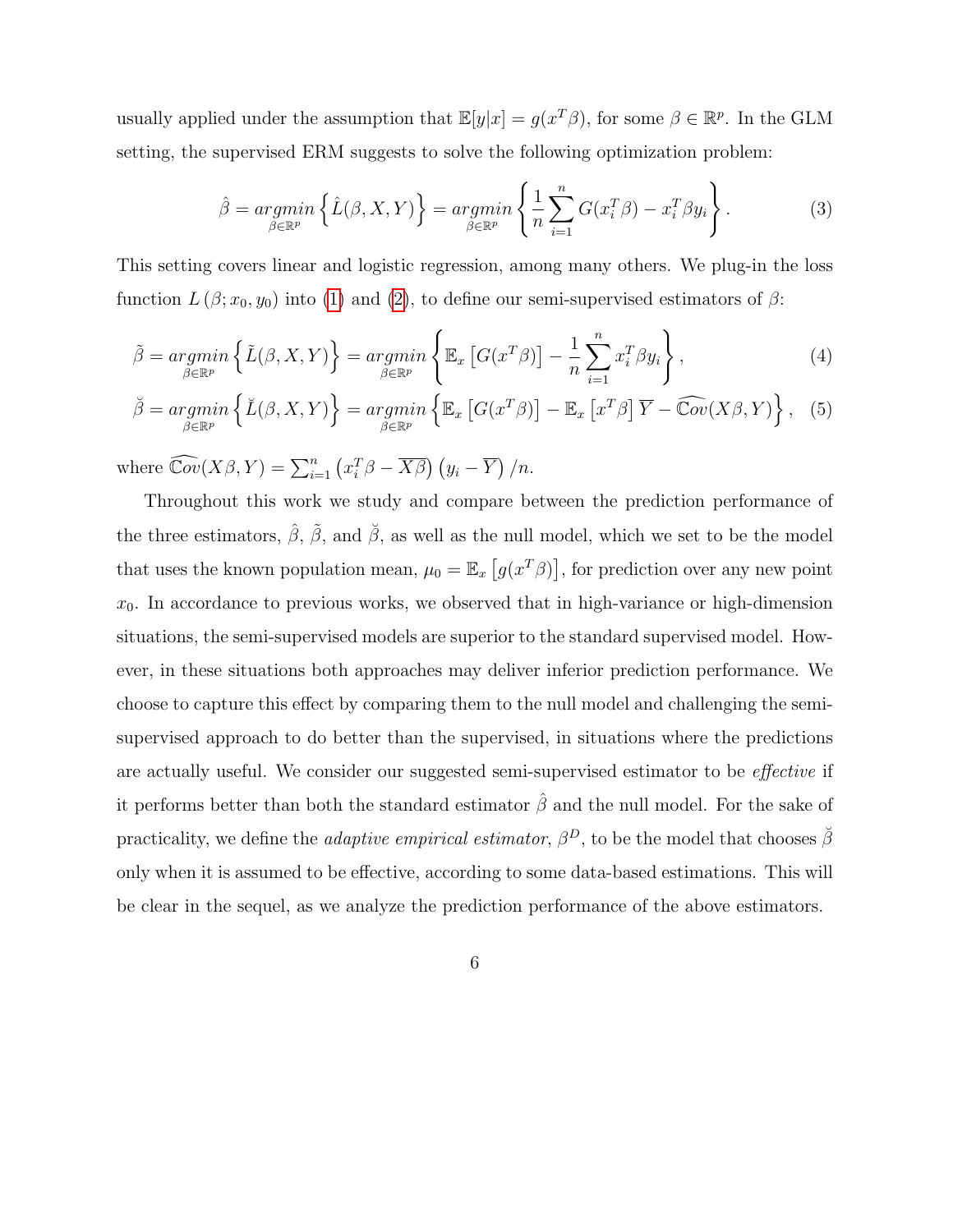The idea of utilizing unlabeled data to improve prediction might seem contrary to the conditionality principle, which states that inference over  $\beta$  should be conditioned on X, since  $X$  is ancillary. However the goal of the learning process we discuss here is prediction over new random point  $x_0$ , rather than inference over the real vector  $\beta$ . It was shown by [Brown et al.](#page-33-4) [\(1990\)](#page-33-4), Remark 2.1.3, that under linear model with Gassian noise, the prediction rule  $x_0^T\hat{\beta}$  is dominated (in terms of squared loss) by the rule  $x_0^T\hat{\beta}(1-\hat{\rho})$ , where  $\hat{\rho}$  is a function of the MLE  $\hat{\beta}$ , the known covariates X, and also  $\mathbb{E}_{x_0}[x_0x_0^T]$ . The main result of that paper was that the estimation of the intercept term in linear regression,  $\hat{\alpha}$ , is dominated by another estimator of the form  $\hat{\alpha}$  (1 –  $\hat{\rho}$ ), with  $\hat{\rho}$  being more complex and uses information about the distribution of  $X$ . The conclusion was that the least squared estimator  $\hat{\alpha}$  is inadmissible. The author concludes with some remarks about ancillary statistics, distinguishing between statistical inference and point estimation (i.e. prediction), stating that point estimation can be improved in terms of integrated (unconditional) loss, by taking into account the distribution of ancillary statistic.

In Section [2,](#page-7-0) we focus on the special case of OLS model where the link function is the identity function. For a true linear model, we establish the "Sandwich" phenomenon for Gaussian covariates which states that the previously suggested semi-supervised estimator  $\beta$  can not improve both on the standard OLS estimator and the null model simultaneously. However, our new-suggested estimator  $\check{\beta}$  is capable of slightly improving on both competitors simultaneously, for an explicit range of signal-noise combinations. This result is further generalized to wide class of distributions under asymptotic setting. In Section [2.2](#page-14-0) we extend the discussion to general distribution for the covariates and present the main methodology for identifying the usefulness of the unlabeled data according to the learning model and some prior assumptions. By simulations, we provide evidence that this method-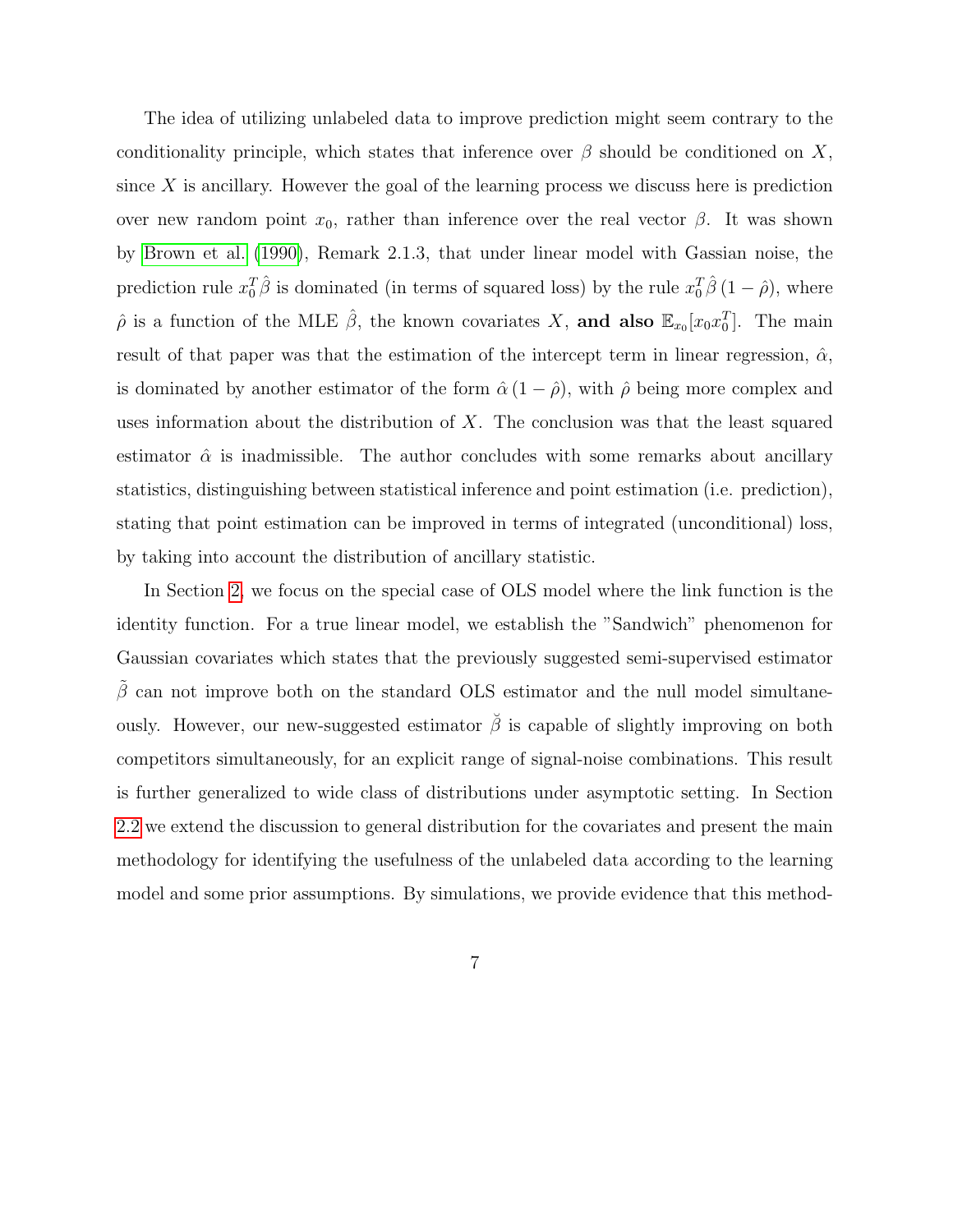ology is indeed practical and accurate. Moreover, we find that for Uniform covariates, the semi-supervised estimators are effective for wide range of signal-noise combinations. The scenario of misspecified linear regression is discussed in Section [2.4,](#page-18-0) concluding that the SSL may achieve a substantial improvement in some settings of mis-specification.

In Section [3,](#page-22-0) we analyze the semi-supervised GLM-ERM procedure for general link function. We first show that the suggested optimization problems can be solved by gradient descent algorithm in a semi-supervised fashion. In Section [3.1,](#page-24-0) we show that by using a quadratic approximation we can implement the same methodology and achieve approximate insights about the usefulness of the unlabeled data. We then present in Section [3.2,](#page-28-0) results of extensive simulations that support the theoretical analysis. Further possible applications of the semi-supervised ERM approach are discussed in Section [4.](#page-28-1)

## <span id="page-7-0"></span>2 Semi-Supervised OLS

The OLS model is a special case of GLM-ERM where the link function is the identity function, and the loss function L can be written as:  $L(\beta; x, y) = (x^T \beta)^2/2 - x^T \beta y$ . Under the innocuous assumption of exchangeability between expected value and derivative, the linear predictors from  $(3)$ ,  $(4)$ , and  $(5)$  can be explicitly written:

$$
\hat{\beta} = (X^T X)^{-1} X^T Y \; ; \; \tilde{\beta} = H^{-1} X^T Y \; ; \; \check{\beta} = H^{-1} n \left( \mathbb{E}[X] \cdot \overline{Y} + \widehat{\mathbb{C}ov}(X, Y) \right),
$$
  

$$
H = \mathbb{E}[X^T X] \; \widehat{\mathbb{C}ov}(X, Y) \in \mathbb{R}^n \text{ and } \widehat{\mathbb{C}ov}(X, Y) \qquad \widehat{\mathbb{C}ov}(X, Y) \in \widehat{\mathbb{C}ov}(X, Y).
$$

where  $H = \mathbb{E}[X^T X], \widehat{\mathbb{C}ov}(X, Y) \in \mathbb{R}^p$ , and  $\left[\widehat{\mathbb{C}ov}(X, Y)\right]$  $_j = \widehat{\mathbb{C}ov}([X]_j, Y).$ The estimator  $\tilde{\beta}$  was presented by [Tarpey et al.](#page-35-3) [\(2014\)](#page-35-3) and discussed by [Cook et al.](#page-33-5)

[\(2015\)](#page-33-6), and [Christensen](#page-33-6) (2015) (denoted there also by  $\tilde{\beta}$ ). In these works, they compare between  $Var(\hat{\beta})$  and  $Var(\tilde{\beta})$ , and present a condition for  $Var(\hat{\beta}) - Var(\tilde{\beta})$  to be positive definite and therefore  $\tilde{\beta}$  to be the better estimator under Gaussian covariates assumption.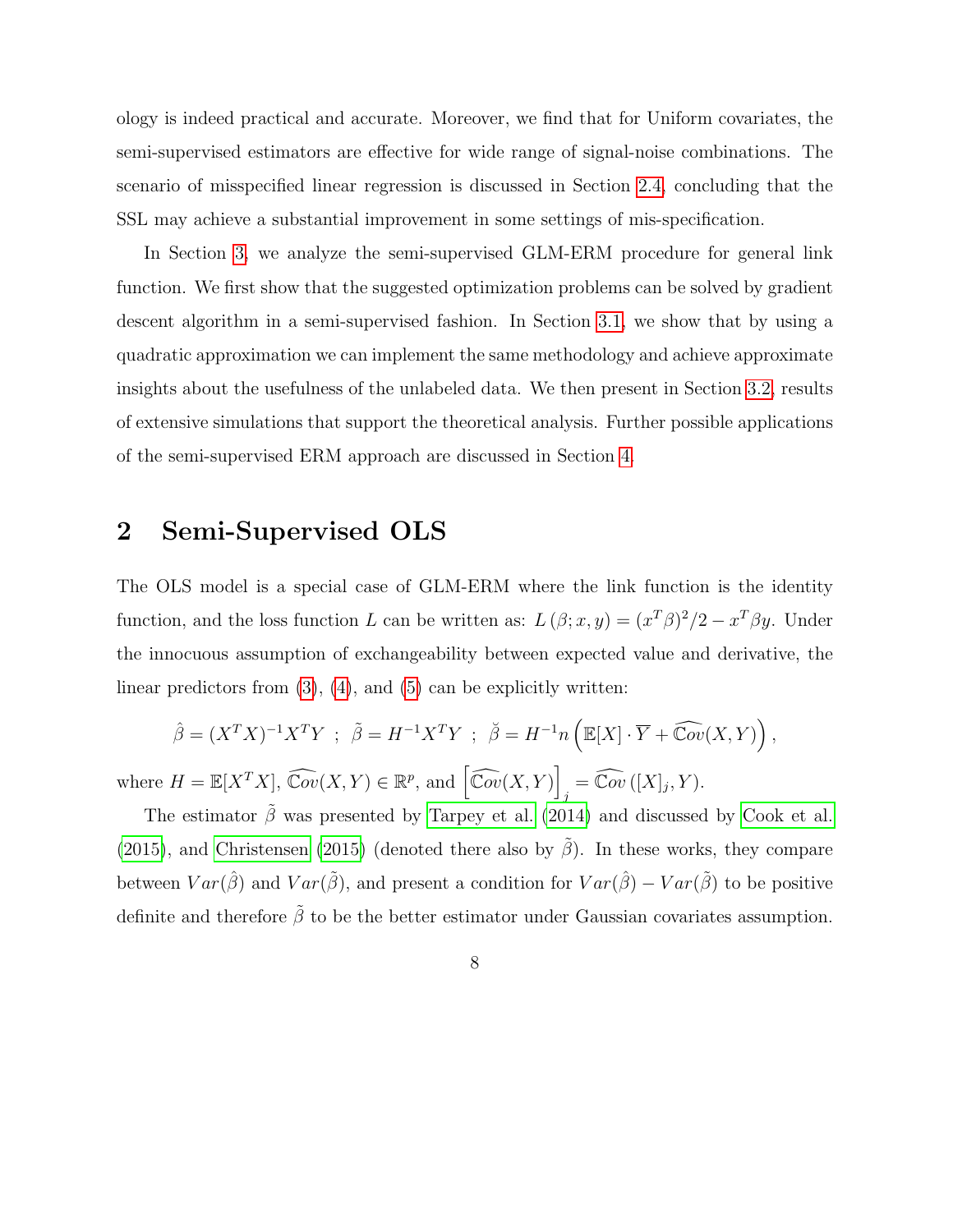As far as we know, the explicit expression for  $\check{\beta}$  is a novel one even when considering the special case of OLS.

The prediction performance of any linear predictor  $\dot{\beta}$  generated based on a random training sample T, can be summarized into a bias-variance decomposition adopted by [Rosset and Tibshirani](#page-34-4) [\(2018\)](#page-34-4):

$$
R(\dot{\beta}) = \frac{1}{2} \Biggl\{ \mathbb{E}_{X,x_0} \left( \mathbb{E} \left[ x_0^T \dot{\beta} | X, x_0 \right] - f(x_0) \right)^2 + \mathbb{E}_{X,x_0} \left[ \mathbb{V}ar \left( x_0^T \dot{\beta} | X, x_0 \right) \right] - \mathbb{E}_{x_0} \left[ (f(x_0))^2 \right] \Biggr\}
$$
  
=  $\frac{1}{2} \Biggl\{ B(\dot{\beta}) + V(\dot{\beta}) - C \Biggr\}.$ 

Here  $B$  is the squared *bias* and  $V$  is the *variance* term associated with the model building procedure. The term C is a constant that does not depend on the learning procedure. In this section, we use the decomposition above in order to compare between different models.

#### <span id="page-8-0"></span>2.1 True linear model

In this scenario we assume that the linear model is correct, meaning that  $f(x) = x^T \beta$  for some  $\beta \in \mathbb{R}^p$ . Under this assumption, we can see that  $\mathbb{E}[\hat{\beta}|X] = \beta$ , which means that  $\hat{\beta}$  is an unbiased estimator of  $\beta$  for any covariate matrix X. On the other hand, for the estimators  $\tilde{\beta}$  and  $\tilde{\beta}$ , only the unconditional expected value is equal to  $\beta$ :

$$
\mathbb{E}_T[\tilde{\beta}] = \mathbb{E}_X \left[ \mathbb{E}[\tilde{\beta}|X] \right] = \mathbb{E}_X \left[ H^{-1} \left( X^T \mathbb{E}[Y|X] \right) \right] = H^{-1} \mathbb{E}_X [X^T X] \beta = \beta,
$$

and in the same manner we can show that  $\mathbb{E}_{T}[\check{\beta}] = \beta$ . We note that  $\mathbb{E}[\tilde{\beta}|X]$  and  $\mathbb{E}[\check{\beta}|X]$ may be different from  $\beta$  as  $H^{-1}X^TX$  may be different from  $I_p$ .

The variance term V for the regular supervised estimator can be written as follows:

$$
V(\hat{\beta}) = \frac{1}{n} \text{tr} \left( \mathbb{E}_X \left[ (X^T X)^{-1} X^T I_n \sigma^2 X (X^T X)^{-1} \right] H \right) = \frac{\sigma^2}{n} \text{tr} \left( Q H \right),
$$

9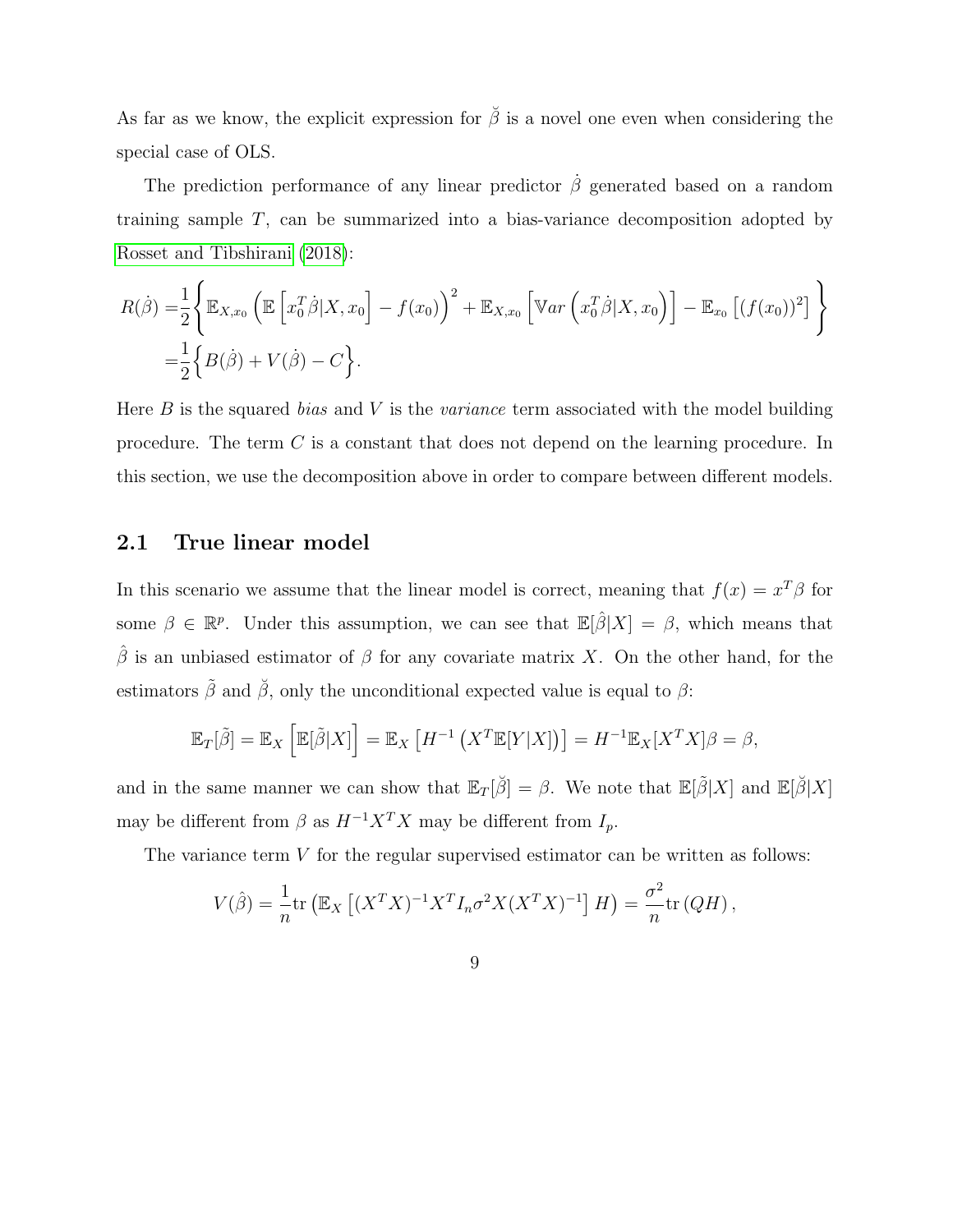where  $Q = \mathbb{E}_X[(X^T X)^{-1}]$ . On the other hand, the variance term for the semi-supervised estimators can be written as follows:

<span id="page-9-1"></span><span id="page-9-0"></span>
$$
V(\tilde{\beta}) = \frac{1}{n} \text{tr} \left( \mathbb{E}_X \left[ \mathbb{V}ar \left( \tilde{\beta} | X \right) \right] H \right) = \frac{\sigma^2}{n} \text{tr} \left( H^{-1} \mathbb{E}_X \left[ X^T X \right] \right) = \frac{\sigma^2 p}{n}.
$$
 (6)

$$
V(\breve{\beta}) = \frac{1}{n} \text{tr} \left( H^{-1} \mathbb{E}_X \left[ \mathbb{V}ar \left( X^T Y - n \overline{X} \cdot \overline{Y} | X \right) \right] \right) = \left( 1 - \frac{1}{n} \right) \frac{\sigma^2 p}{n}.
$$
 (7)

The result by [Groves and Rothenberg](#page-33-7) [\(1969\)](#page-33-7) implies that  $\mathbb{E}[(X^TX)^{-1}] - (\mathbb{E}[X^TX])^{-1}$ is positive semi-definite. Thus we have:  $tr(QH) \ge tr(H^{-1}H) = p$ , and we conclude that the variance term is guaranteed to decrease with the use of unlabeled data. Further more, as  $\sigma^2$  increases, the benefit of using unlabeled data increases as well.

Focusing on the squared bias term, we can see that  $B(\dot{\beta}) = 0$  for every estimator  $\dot{\beta}$  that satisfies  $E[\dot{\beta}|X] = \beta$ , since  $\mathbb{E}[x_0^T \dot{\beta}|X, x_0] = x_0^T \beta = f(x_0)$ . However, if  $E_T[\dot{\beta}] = \beta$  then:

$$
B(\dot{\beta}) = \frac{1}{n} \text{tr} \left( \mathbb{E}_X \left[ (\mathbb{E}[\dot{\beta}|X] - \beta)(\mathbb{E}[\dot{\beta}|X] - \beta)^T \right] H \right) = \frac{1}{n} \text{tr} \left( \mathbb{V}ar_X \left( \mathbb{E}[\dot{\beta}|X] \right) H \right)
$$

We can place  $\tilde{\beta}$  and  $\tilde{\beta}$  instead of  $\dot{\beta}$  to get the bias terms as follows:

<span id="page-9-2"></span>
$$
B(\tilde{\beta}) = \frac{1}{n} \text{tr} \left( H^{-1} \mathbb{V}ar_X(X^TX\beta) \right),
$$
  
\n
$$
B(\check{\beta}) = \frac{1}{n} \text{tr} \left( H^{-1} \mathbb{V}ar_X \left( n \mathbb{E}[X] \overline{X\beta} + n \widehat{\mathbb{C}ov}(X, X\beta) \right) \right),
$$
\n(8)

where:  $\overline{X\beta} = \sum_{i=1}^n x_i^T \beta/n$ ,  $[\mathbb{E}[X]]_j = \mathbb{E}[x_j]$ , and  $\left[\widehat{\mathbb{C}ov}(X, X\beta)\right]$  $_j = \widehat{\mathbb{C}ov} ([X]_j, X\beta).$ 

We conclude that using the unlabeled data in this scenario induces some bias to the prediction error. We get a bias-variance trade-off between the supervised and the semisupervised approaches. The increase in the bias term of the semi-supervised estimators does not depend on  $\sigma^2$ . Therefore, for any distribution of X and real vector  $\beta$ , there is a threshold  $\tilde{F}(\beta)$ , where higher values of  $\sigma^2$  will make the semi-supervised model superior to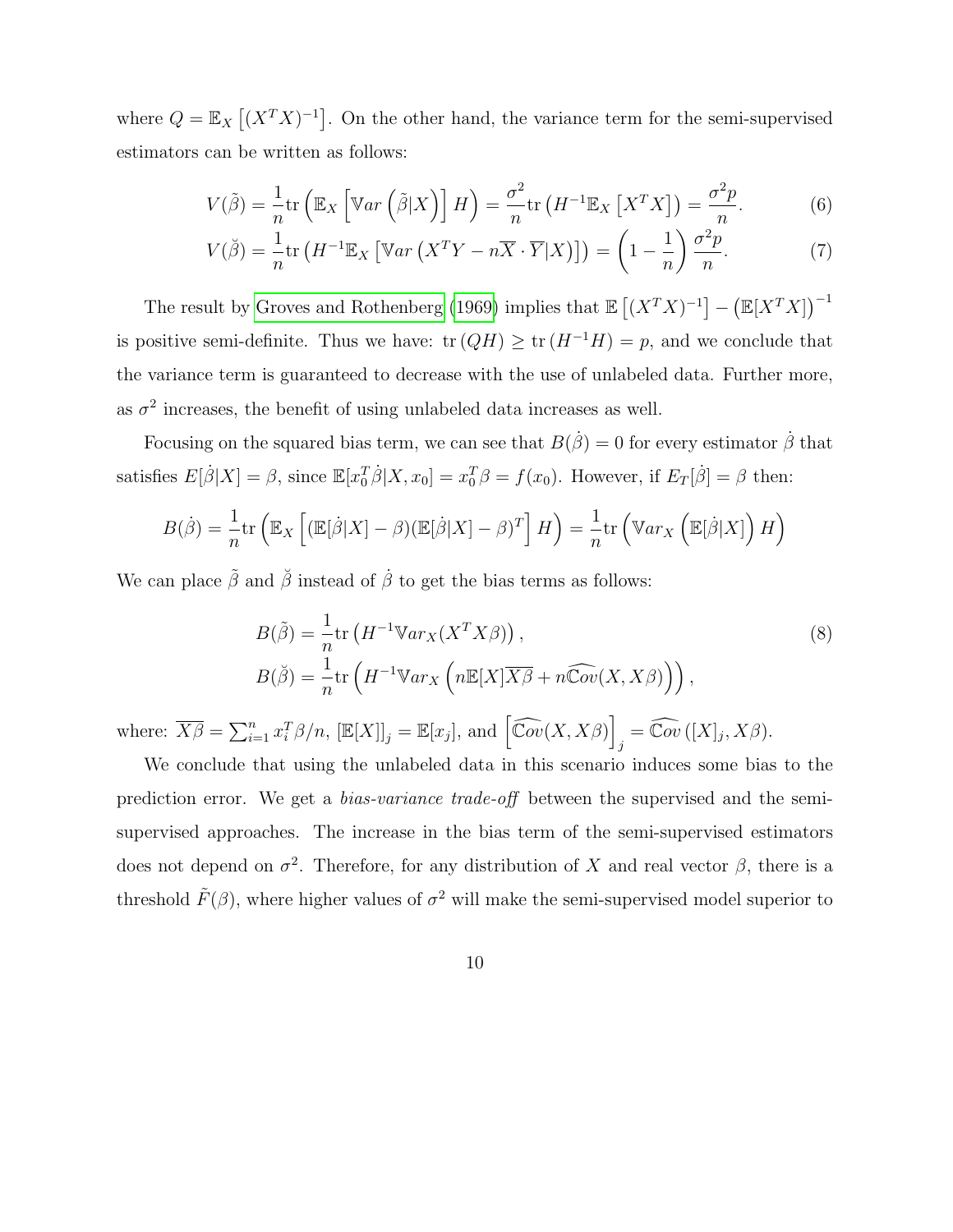the regular OLS model. In particular, we can write:

<span id="page-10-1"></span><span id="page-10-0"></span>
$$
R(\tilde{\beta}) < R(\hat{\beta}) \iff \sigma^2 > \frac{\text{tr}\left(H^{-1}\mathbb{V}ar_X(X^TX\beta)\right)}{\text{tr}\left(QH\right) - p} := \tilde{F}(\beta). \tag{9}
$$

In the same manner we can write the threshold  $\breve{F}(\beta)$ , where the estimator  $\breve{\beta}$  becomes better than the OLS estimator  $\beta$ :

$$
R(\tilde{\beta}) < R(\hat{\beta}) \iff \sigma^2 > \frac{\text{tr}\left(H^{-1} \mathbb{V}ar_X\left(\mathbb{E}[X]\overline{X\beta} + \widehat{\mathbb{C}ov}(X, X\beta)\right)\right)}{\text{tr}\left(QH\right) - p\frac{n-1}{n}} := \breve{F}(\beta). \tag{10}
$$

The general conclusion that the semi-supervised process is guaranteed to be better for sufficiently noisy data, coincides with that of [Tarpey et al.](#page-35-3) [\(2014\)](#page-35-3). Under the assumption of Gaussian covariates and by the properties of Wishart distribution, an explicit inequality is presented by [Christensen](#page-33-6)  $(2015)$  in terms of n, p, and the signal-noise combination.

However, as discussed in the introduction, for high enough value of  $\sigma^2$ , the null model may be better than both models, and the learning process is actually not useful. In this particular case, the null model predicts the value 0 for every point  $x_0$ . It is clear that the variance term of the null model is zero, and the squared bias term can be written as  $B(0) = \mathbb{E}_{x_0} (x_0^T \beta)^2 = \beta^T H \beta/n$ . We can see that the error associated with the null model does not depend on  $\sigma^2$ , and therefore there is a threshold  $\tilde{U}(\beta)$ , where lower values of  $\sigma^2$ make the semi-supervised model superior to the null model. In particular, we can write:

$$
R(\tilde{\beta}) < R(0) \iff \sigma^2 < \frac{1}{p} \left( \beta^T H \beta - \text{tr} \left( \mathbb{V}ar_X(X^T X \beta) H^{-1} \right) \right) := \tilde{U}(\beta),\tag{11}
$$

<span id="page-10-2"></span>
$$
R(\breve{\beta}) < R(0) \iff \sigma^2 < \frac{n}{p(n-1)} \left( \beta^T H \beta - n \beta(\breve{\beta}) \right) := \breve{U}(\beta). \tag{12}
$$

We conclude that  $\tilde{\beta}$  is effective when  $\tilde{F}(\beta) < \sigma^2 < \tilde{U}(\beta)$ , and  $\tilde{\beta}$  is effective when  $\check{F}(\beta) < \sigma^2 < \check{U}(\beta)$ . As we show next, when the covariates are Gaussian,  $\tilde{F}(\beta) = \tilde{U}(\beta)$ for every vector  $\beta$ , which means that there is no value of  $\sigma^2$  for which the estimator  $\tilde{\beta}$  is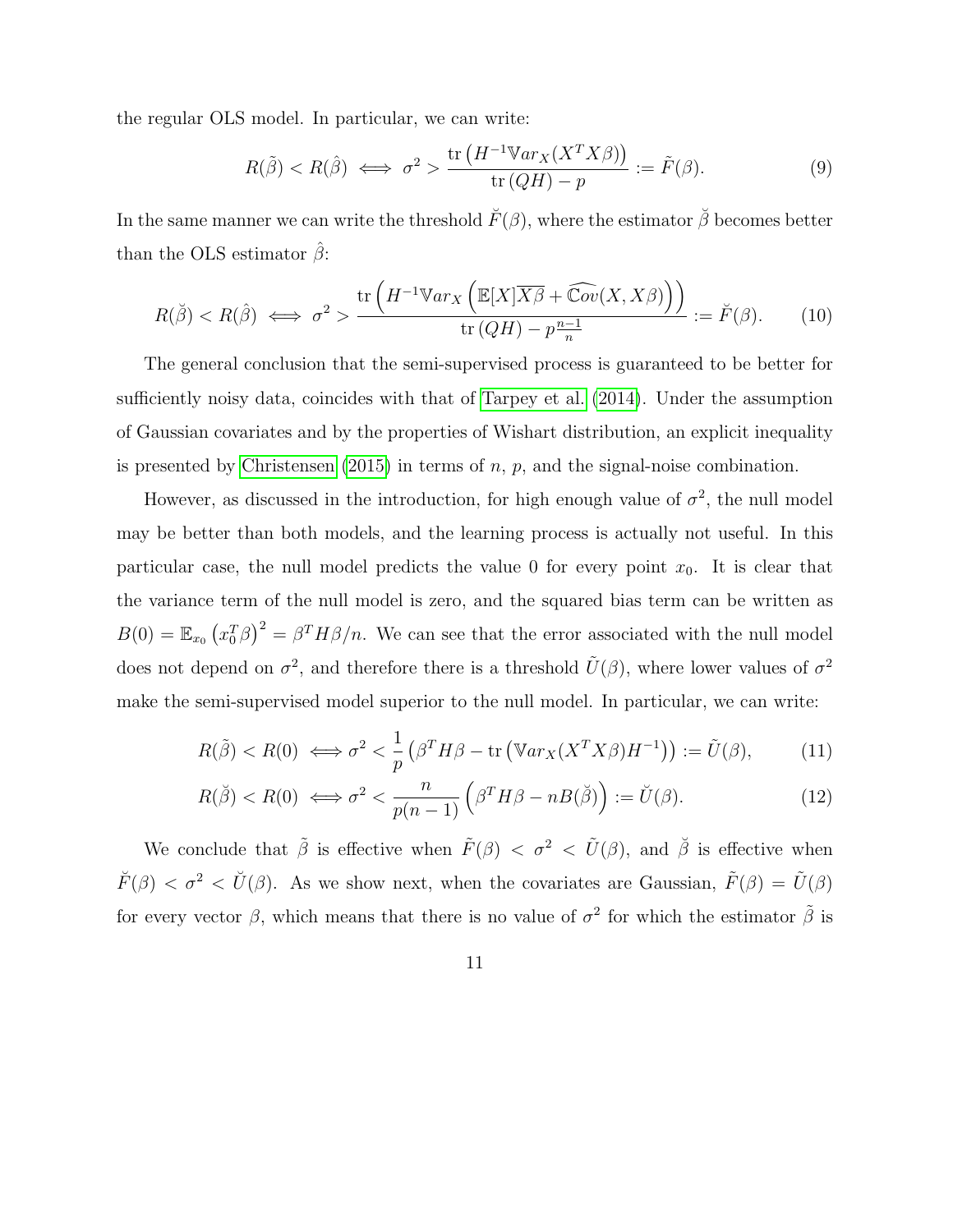effective. We call it the Sandwich phenomenon because of the fact that  $R(\tilde{\beta})$  is always between  $R(\hat{\beta})$  and  $R(0)$ . On the other hand, we find that  $R(\check{\beta})$  is smaller than  $R(\check{\beta})$  with  $O(1/n)$  difference, and in accordance  $\check{F}(\beta) < \check{U}(\beta)$ . We conclude that  $\check{\beta}$  can achieve an improvement both on the standard OLS model and the null model when  $\sigma^2$  is within the interval  $[\check{F}(\beta), \check{U}(\beta)].$ 

<span id="page-11-0"></span>Theorem 1. Assuming true linear model and Gaussian distribution for the covariates, the semi-supervised estimator  $\tilde{\beta}$  can not improve both on the standard OLS model and the null model simultaneously. The semi-supervised estimator  $\check{\beta}$  uniformly satisfies that  $V(\check{\beta})/V(\tilde{\beta}) = 1 - 1/n$ , and  $B(\check{\beta})/B(\tilde{\beta}) \in [1 - 2/n, 1 - 1/n]$ . Consequently,  $\check{F}(\beta) < \check{U}(\beta)$ and there is a guaranteed range of  $\sigma^2$  where  $\breve{\beta}$  improves both on the standard OLS model and the null with an  $O(1/n)$  term.

*Proof.* Assuming that  $x \sim MN(0, \Sigma)$ , and therefore  $X^TX \sim W_p(n, \Sigma)$ , it was shown by [Christensen](#page-33-6) [\(2015\)](#page-33-6) that  $\mathbb{V}ar_X(X^TX\beta) = n\left[\beta^T\Sigma\beta\Sigma + \Sigma\beta\beta^T\Sigma\right]$ . Moreover, we can write:  $H = n\Sigma$  and  $Q = \Sigma^{-1}/(n-p-1)$ . Putting it back in [\(9\)](#page-10-0), we can explicitly write the lower threshold value  $\tilde{F}(\beta)$  as follows:

$$
\tilde{F}(\beta) = \frac{\text{tr}\left(\frac{1}{n}\sum_{1} n\left[\beta^T \Sigma \beta \Sigma + \Sigma \beta \beta^T \Sigma\right]\right)}{\text{tr}\left(n\Sigma \Sigma^{-1} \frac{1}{n-p-1}\right) - p} = \beta^T \Sigma \beta \frac{n-p-1}{p} := \tilde{t}(\beta)
$$

On the other hand, the upper threshold  $\tilde{U}(\beta)$  is also equal to  $\tilde{t}(\beta)$ :

$$
\tilde{U}(\beta) = \frac{1}{p} \left[ n \cdot \beta^T \Sigma \beta - \text{tr} \left( \frac{1}{n} \Sigma^{-1} \cdot n \left[ \beta^T \Sigma \beta \Sigma + \Sigma \beta \beta^T \Sigma \right] \right) \right] = \beta^T \Sigma \beta \frac{n-p-1}{p}
$$

As for  $\check{\beta}$ , it follows immediately from [\(6\)](#page-9-0) and [\(7\)](#page-9-1) that  $V(\check{\beta}) = (1 - 1/n)V(\tilde{\beta})$ , and we are showing similar relationship between  $B(\check{\beta})$  and  $B(\tilde{\beta})$ . Denote  $J = \mathbf{1}_n \mathbf{1}_n^T - I_n$ , we can write  $X^T \mathbf{1}_n \mathbf{1}_n^T X \beta = X^T X \beta + X^T J X \beta$ , where these two terms are uncorrelated. Moreover, we can show that  $\mathbb{V}ar_X(X^T J X\beta) = n(n-1)\beta^T \Sigma \beta \Sigma$ .

12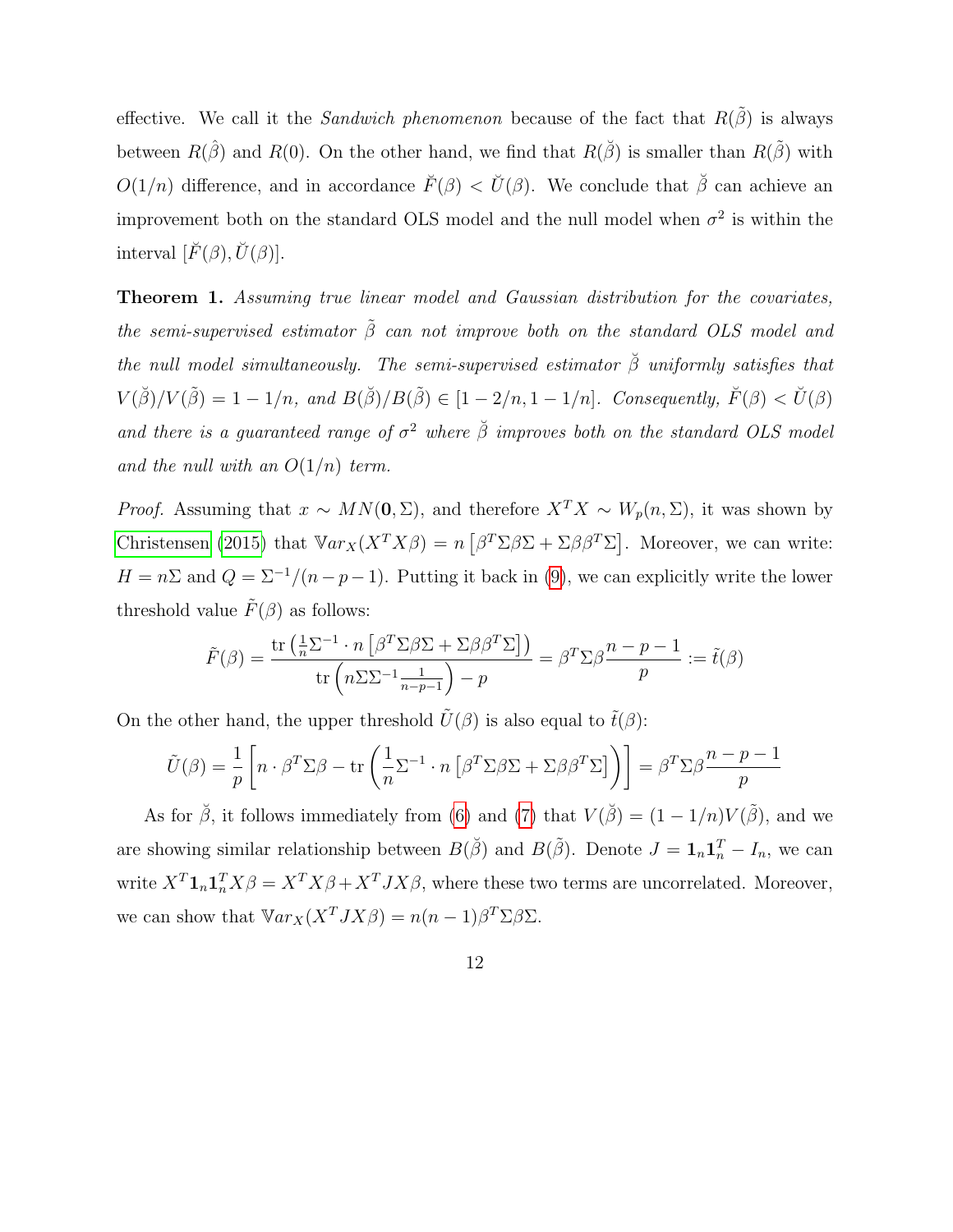Using the properties above, and the fact that  $\mathbb{E}[X] = 0$ , we can write  $B(\check{\beta})$  as follows:

<span id="page-12-0"></span>
$$
B(\check{\beta}) = \frac{1}{n} \text{tr} \left( H^{-1} \mathbb{V}ar_X \left( X^T X \beta - \frac{1}{n} X^T \mathbf{1}_n \mathbf{1}_n^T X \beta \right) \right)
$$
  
= 
$$
\frac{\frac{n-1}{n} \left( p + \frac{n-1}{n} \right)}{n} \beta^T \Sigma \beta = \left( 1 - \frac{1}{n} \right) \left( 1 - \frac{1}{n(p+1)} \right) B(\check{\beta}).
$$
 (13)

We conclude that  $(1 - 2/n)B(\tilde{\beta}) < B(\check{\beta}) < (1 - 1/n)B(\tilde{\beta})$  for every value of  $\sigma^2$ , and we can use the derivations in [\(10\)](#page-10-1) and [\(12\)](#page-10-2) to show that:

$$
\breve{F}(\beta) < \left(1 - \frac{1}{n}\right) \left(1 - \frac{1}{n(p+1)}\right) \tilde{t}(\beta) \quad ; \quad \breve{U}(\beta) > \left(1 + \frac{1}{n-1}\right) \tilde{t}(\beta).
$$

When  $\sigma^2 \in \left[ \tilde{F}(\beta), \tilde{U}(\beta) \right], \ \tilde{\beta}$  outperforms both the null model and the standard OLS estimator. The maximum difference between  $\check{\beta}$  and the second best estimator occurs when  $\sigma^2 = \tilde{t}(\beta)$ , where  $R(\tilde{\beta}) = R(0) = R(\hat{\beta})$ , and is an  $O(1/n)$  term.  $\Box$ 

Theorem [1](#page-11-0) provides a theoretical analysis for the case of Gaussian covariates, resulting in explicit expressions for the out-sample loss of the three estimators under discussion and the null model. This result can be generalized to an asymptotic setting over a wide class of distributions. Consider an asymptotic setup where  $p/n \to \gamma \in (0,1)$  and  $\beta^T \Sigma \beta \to \tau^2$  as  $n \to \infty$ . Then for the OLS model with Gaussian covariates, we can simply write:

$$
V(\hat{\beta}) \to \frac{\gamma \sigma^2}{1 - \gamma} \ ; \ V(\tilde{\beta}) = \gamma \sigma^2 \ ; \ B(\tilde{\beta}) \to \gamma \tau^2 \ ; \ B(0) \to \tau^2.
$$

Using standard results in random matrix theory (see [Rosset and Tibshirani](#page-34-4) [\(2018\)](#page-34-4), Theorem 3) it is easy to show that  $V(\hat{\beta})$  is asymptotically equal to the above expression also in the following mechanism for generating x: We draw  $\tilde{x} \in \mathbb{R}^p$ , having iid components  $\tilde{x}_i \sim F$ ,  $i = 1, \dots, p$ , where F is any distribution with zero mean and unit variance, and then set  $x = \Sigma^{1/2}\tilde{x}$ , where  $\Sigma \in \mathbb{R}^{p \times p}$  is symmetric positive definite and  $\Sigma^{1/2}$  is its symmetric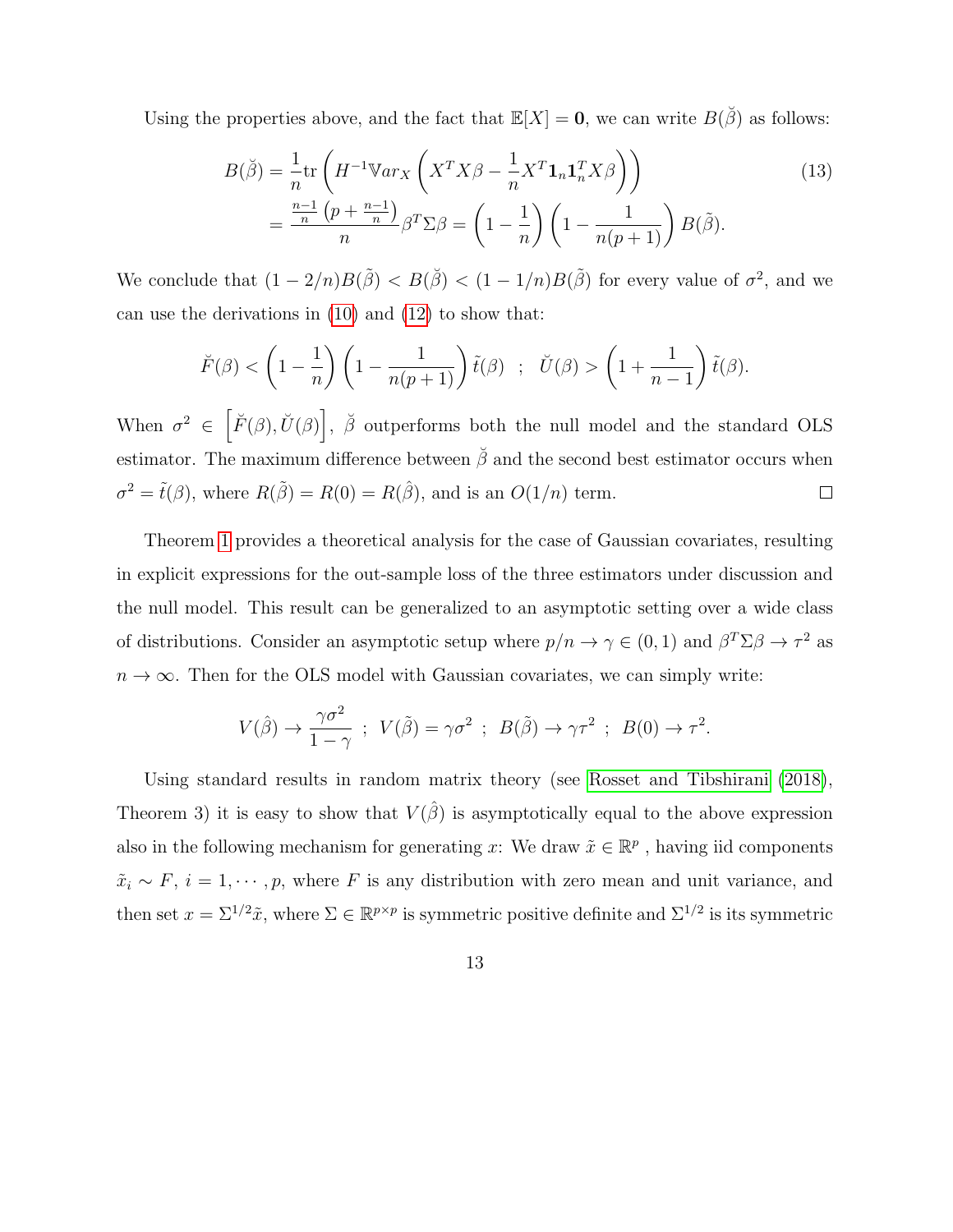square root. We now show that all other terms are asymptotically equal to the Gaussian case, with this general mechanism. It is clear that  $V(\tilde{\beta})$  is unchanged since it independent of the distribution of the covariates. Moreover, the bias term  $B(0)$  can be written as follows.

$$
B(0) = \frac{1}{n}\beta^T H \beta = \frac{1}{n}\beta^T \mathbb{E}\left[\Sigma^{1/2} \tilde{X}^T \tilde{X} \Sigma^{1/2}\right] \beta = \frac{1}{n}\beta^T \Sigma^{1/2} n I_p \Sigma^{1/2} \beta = \beta^T \Sigma \beta \to \tau^2.
$$

The next proposition deals with the asymptotic calculation of  $B(\tilde{\beta})$ .

<span id="page-13-0"></span>**Proposition 1.** Assume that x is generated as above, and also that the distribution  $F$  has finite fourth moment q, then for the OLS model:  $B(\tilde{\beta}) \to \gamma \tau^2$ .

*Proof.* Using the derivation of  $B(\tilde{\beta})$  from [\(8\)](#page-9-2) and the properties of the distribution F, we can show that:

$$
B(\tilde{\beta}) = \frac{1}{n} \text{tr} \left( H^{-1} \mathbb{V}ar_X(X^TX\beta) \right) = \frac{1}{n} \text{tr} \left( \frac{1}{n} \Sigma^{-1} \mathbb{V}ar_X(X^TX\beta) \right)
$$
  
= 
$$
\frac{1}{n^2} \text{tr} \left( \left[ \left( n(p+q-1) + n(n-1) \right) I_p - n^2 I_p \right] \Sigma^{1/2} \beta \beta^T \Sigma^{1/2} \right) = \frac{p+q-2}{n} \beta^T \Sigma \beta.
$$

We use the fact that  $(p+q-2)/n \to \gamma$ , as  $n, p \to \infty$ , to find that  $B(\tilde{\beta}) \to \gamma \tau^2$ .  $\Box$ 

Form Proposition [1](#page-13-0) we conclude that the Sandwich phenomenon holds over wide class of distributions under the asymptotic setting with small violation in favor of  $\tilde{\beta}$  when  $q < 3$ , and against  $\tilde{\beta}$  when  $q > 3$ . However, the requirement that the covariate vector x be expressible as  $\Sigma^{1/2}\tilde{x}$  does limit the set of covariate joint distributions for which this result applies (see [Rosset and Tibshirani](#page-34-4) [\(2018\)](#page-34-4) for discussion). As we show next, in other scenarios such as distributions that violate this generating mechanism, the estimators  $\hat{\beta}$  may deliver a substantial improvement or deterioration compared to both non-SSL competitors simultaneously.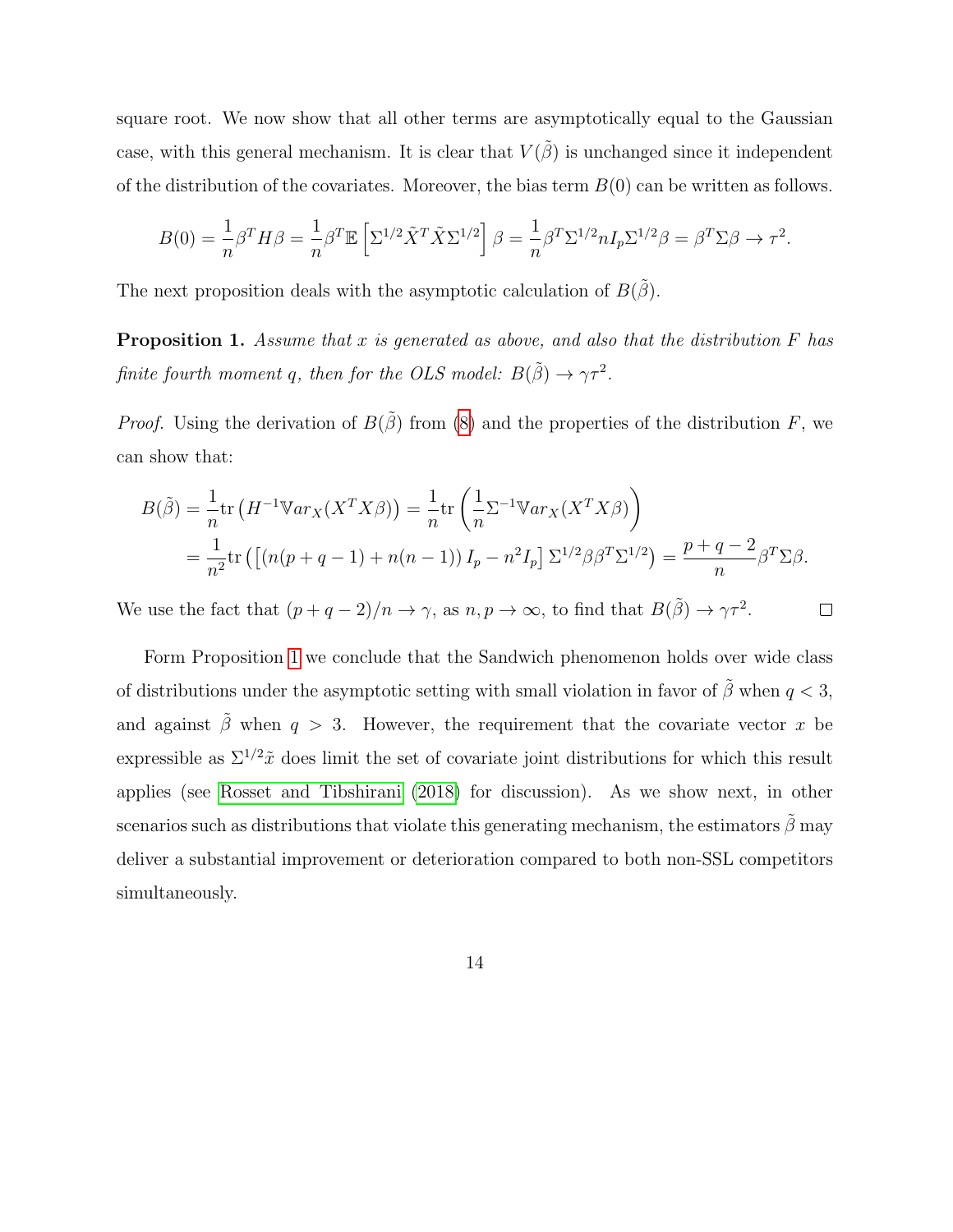#### <span id="page-14-0"></span>2.2 Unsupervised thresholds estimation

We now extend the discussion to general distribution of the covariates. We point to the fact that for any given vector  $\beta$ , the threshold values can be estimated using the set of unlabeled data Z. For example, we can (precisely, for large enough  $m$ ) estimate H by  $(n/m)\sum_{i=1}^{m}z_{i}z_{i}^{T}$ , and  $\mathbb{E}_{X}[X]$  by  $(1/m)\sum_{i=1}^{m}z_{i}$ . Estimating Q and  $\mathbb{V}ar_{X}(X^{T}X\beta)$  can be done by sampling large amount of covariate matrices  $X$  from the set  $Z$  and computing the statistics from that sample. We can then derive the threshold values for  $\tilde{\beta}$  and  $\tilde{\beta}$  by the formulas presented earlier, and determine the usefulness of the semi-supervised learning, free from assumptions over  $P_x$ . In general, the suggested methodology can be described as follows:

- 1. Derive the formulas for the threshold values according to the learning model and the assumptions on the true model.
- 2. Approximately calculate the threshold values by using the unlabeled data on hand.
- 3. Identify the usefulness of the SSL according to the threshold values and some prior knowledge or estimation of the signal-noise combination.

We confirm below by simulation, that this methodology is indeed practical and accurate in many scenarios. We find that unlike the Gaussian covariates case, when the covariates are from Uniform distribution,  $\tilde{\beta}$  is effective for some  $(\sigma^2, \beta)$  combinations and a substantial improvement may be achieved by applying our SSL approach. Moreover, we show that the adaptive estimator  $\beta^D$ , delivers uniform improvement over the supervised estimator. The adaptive model chooses between  $\hat{\beta}$  and  $\check{\beta}$  according to estimates of  $\sigma^2$  and  $\check{F}(\beta)$ . We estimate  $\sigma^2$  by the standard unbiased estimator  $\hat{\sigma}^2 = RSS(\hat{\beta})/(n-p)$ , and  $\tilde{F}(\beta)$  by the dedicated formula evaluated at  $\check{\beta}$ , with bias correction to the estimation of  $\mathbb{V}ar_X(X^TX\beta)$ .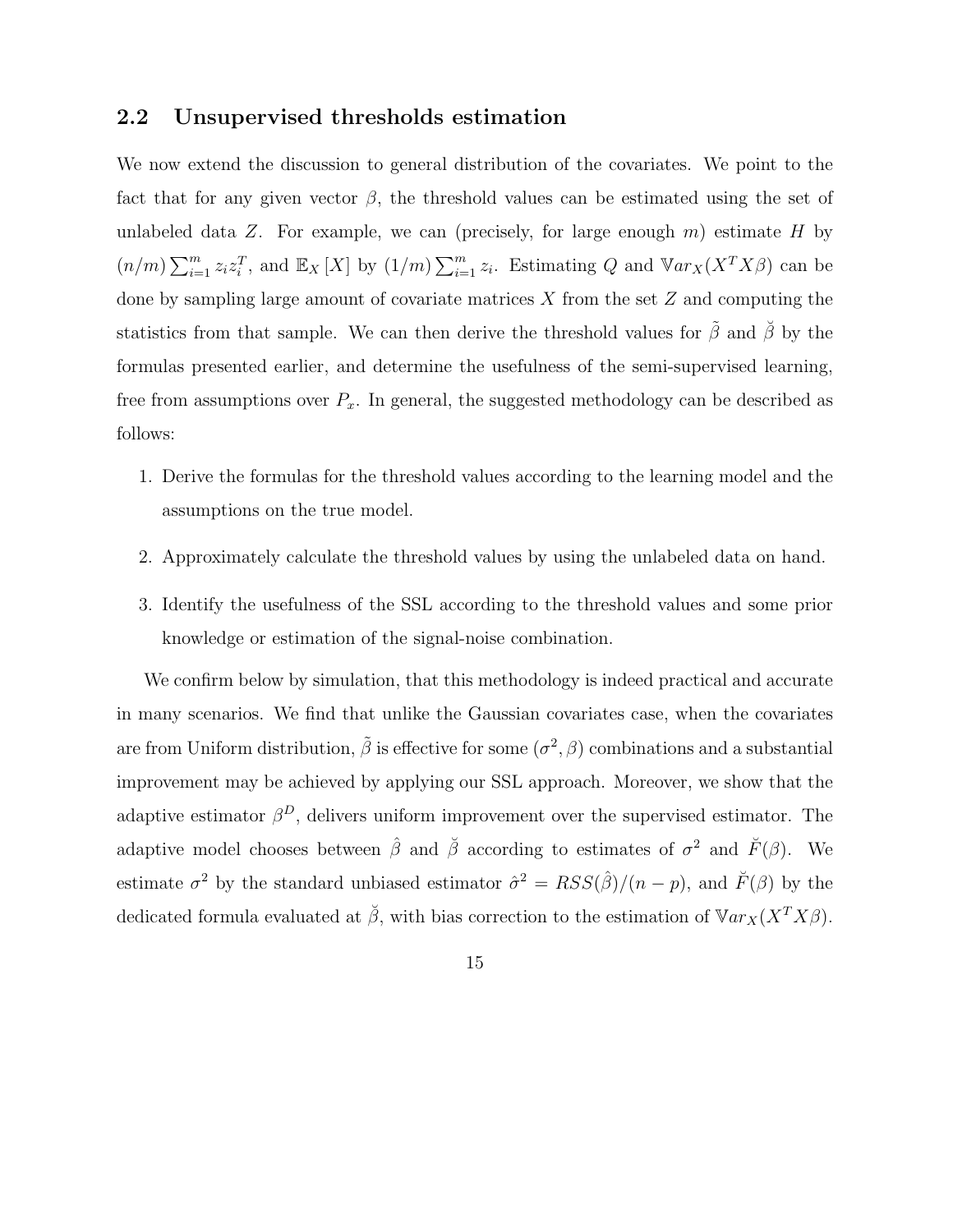We now demonstrate the unsupervised estimation methodology in more general scenario, where the vector  $\beta$  is also random. Let us assume that  $\beta$  is drawn from prior distribution  $P_\beta$  such that  $\mathbb{E}[\beta] = \mathbf{0}$  and  $\mathbb{E}[\beta \beta^T] = \tau^2 I_p$ . In this case, the mean out-sample prediction error is taken over all possible  $\beta$ 's. Therefore, the bias terms  $B(\tilde{\beta})$  and  $B(0)$  can be written as follows:

$$
B(\tilde{\beta}) = \frac{1}{n} \mathbb{E}_{\beta} \left[ \text{tr} \left( H^{-1} \mathbb{V}ar_X(X^TX\beta) \right) \right] = \frac{\tau^2}{n} \text{tr} \left( H^{-1} \mathbb{E}_X \left[ (X^TX)^2 \right] - H \right),
$$
  
\n
$$
B(0) = \frac{1}{n} \mathbb{E}_{\beta} \left[ \beta^T H \beta \right] = \frac{\tau^2}{n} \text{tr} \left( H \right).
$$

Using the above results, we define the threshold values for the noise-to-signal ratio,  $\sigma^2/\tau^2$ , where the semi-supervised estimator is effective, as follows:

$$
R(\tilde{\beta}) < R(\hat{\beta}) \iff \frac{\sigma^2}{\tau^2} > \frac{\text{tr}\left(H^{-1}\mathbb{E}_X\left[ (X^TX)^2 \right] - H \right)}{\text{tr}\left(QH\right) - p} := \tilde{F},
$$
\n
$$
R(\tilde{\beta}) < R(0) \iff \frac{\sigma^2}{\tau^2} < \frac{1}{p} \text{tr}\left(2H - H^{-1}\mathbb{E}_X\left[ (X^TX)^2 \right] \right) := \tilde{U}.
$$

The threshold values  $\tilde{F}$ , and  $\tilde{U}$  depend only on the distribution  $P_x$  and can be evaluated using the unlabeled data set. We can then use these estimates to determine limits on the usefulness of the semi-supervised estimator  $\tilde{\beta}$ . In any case that  $\sigma^2/\tau^2 \in [\tilde{F}, \tilde{U}]$ , the estimator  $\tilde{\beta}$  is effective. If  $\tilde{U} \leq \tilde{F}$ , then there is no range of  $\sigma^2/\tau^2$  for which the estimator  $\tilde{\beta}$  is effective. In the Gaussian covariates case, with  $E[(X^TX)^2] = n(n+1)\Sigma^2 + n\Sigma tr(\Sigma)$ , we find that the Sandwich phenomenon holds in this scenario as well:

<span id="page-15-0"></span>
$$
\tilde{F} = \tilde{U} = \text{tr}(\Sigma)(n - p - 1)/p := \tilde{t},\tag{14}
$$

As for  $\check{\beta}$ , using the derivation in [\(13\)](#page-12-0), we can show that:

$$
B(\breve{\beta}) = \frac{\tau^2}{n} \text{tr}\left(\frac{(n-1)^2}{n^2} \left[ H^{-1} \mathbb{E}_X \left[ (X^T X)^2 \right] - H \right] \right)
$$
  
 
$$
+ \frac{\tau^2}{n^3} \text{tr}\left( H^{-1} \left[ \mathbb{E}_X \left[ (X^T J X)^2 \right] - \left( \mathbb{E}_X \left[ X^T J X \right] \right)^2 \right] \right),
$$

16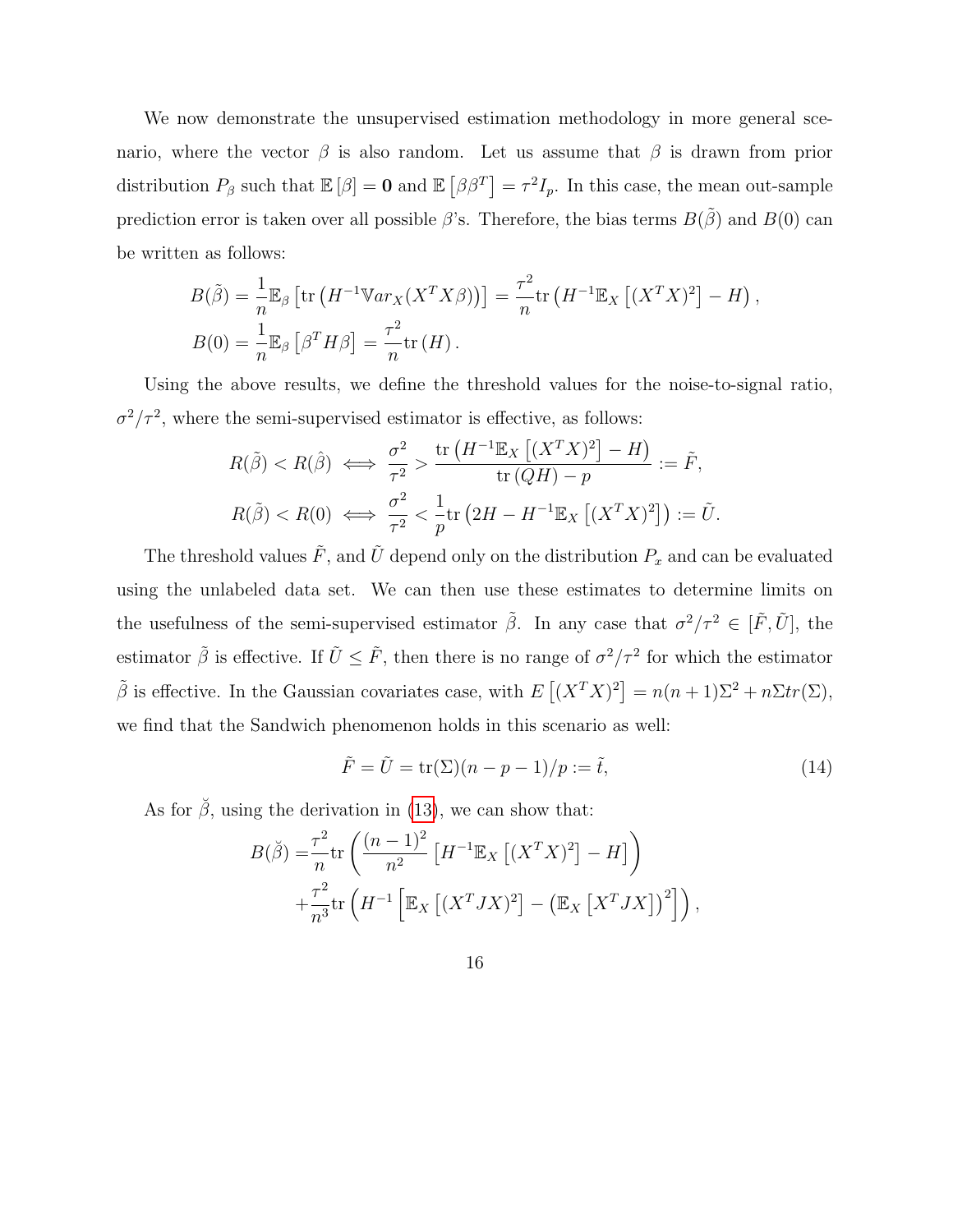and formulas for the threshold values  $\check{F}$  and  $\check{U}$  follow in the same manner as for  $\tilde{F}$  and  $\tilde{U}$ .

In this scenario, an estimate of the noise-to-signal ratio (NSR) is required in order to decide which of the estimators to use (and define  $\beta^D$ ). We suggest the following estimator:

$$
\widehat{NSR} = \frac{\hat{\sigma}^2}{\hat{\tau}^2} \; ; \; \; \hat{\tau}^2 = \max \left\{ \left( \frac{\sum y_i^2}{n} - \hat{\sigma}^2 \right) / \text{tr} \left( \mathbb{E} \left[ xx^T \right] \right), 0 \right\} \; ; \; \; \hat{\sigma}^2 = \frac{RSS(\hat{\beta})}{n - p}.
$$

The estimator  $\beta^D$  is equal to  $\hat{\beta}$  if  $\widehat{NSR} < \breve{F}$ , equal to  $\breve{\beta}$  if  $\breve{F} < \widehat{NSR} < \breve{U}$ , and equal to the null estimator otherwise. In any case where  $\check{U} < \check{F}$ ,  $\beta^D$  is equal to  $\hat{\beta}$  if  $\widehat{NSR}$  <  $tr(H)/tr(HQ)$  and equal to the null estimator otherwise.

#### <span id="page-16-0"></span>2.3 Simulations for true linear model

We empirically study the predictive performance of the three OLS estimators under discussion, in different problem settings, by two-step simulations:

- 1. Unsupervised estimation. Evaluating the threshold values according to the data generating mechanism, using a large fixed data-set  $\mathcal Z$  of  $M = 5 \cdot 10^4$  unlabeled observations of  $p = 25$  dimension.
- 2. Supervised simulation. Generating  $K = 5000$  random training sets of  $n = 50$ labeled observations  $(X, Y)$  and  $m = 5000$  unlabeled observations  $(Z)$ , for various values of  $\sigma^2$ . We fit the three estimators  $(\hat{\beta}, \tilde{\beta}, \tilde{\beta})$  for each one of the training sets and calculate the mean prediction error over the data-set  $\mathcal{Z}$ . We also set  $\beta^D$  according to the decision rule and store its prediction error. The outcome is four curves describing the Random-X prediction error (average over the K samples) changing with  $\sigma^2$  for each one of the estimators. For simplicity we denote by  $R$ , the reducible error  $B + V$ (ignoring the fixed component  $C$ ), throughout this subsection.
	- 17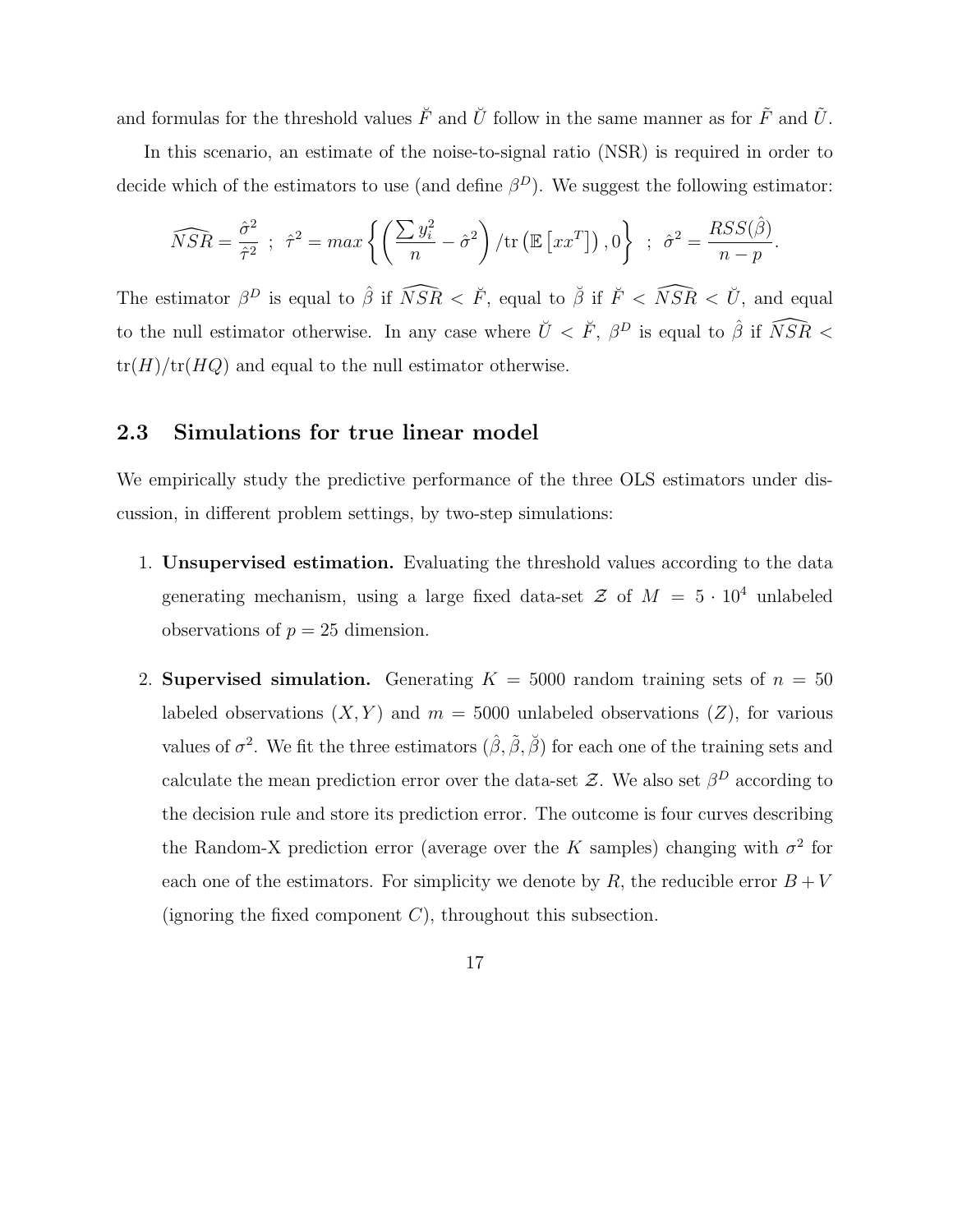We perform experiments in a total of six data generating mechanisms, based on three different distributions for the covariate vector  $x$ , and two different generating mechanisms for the mean function  $f(x)$ . The three generating models for x are as follows:

- Gaussian. We choose  $x \sim MN(\mathbf{0}_p, \Sigma)$ , where  $\Sigma$  is block-diagonal, containing five blocks such that all variables in a block have pairwise correlation  $\rho = 0.9$ .
- Uniform. We define x by taking Gaussian random vector as above, then applying the inverse Gaussian distribution function componentwise. In other words, this can be seen as a Gaussian copula with Uniform marginals.
- $t(8)$ . We define x by taking Gaussian random vector as above, then adjust the marginal distributions appropriately to achieve Gaussian copula with  $t(8)$  marginals.

The three distributions above are scaled to have zero mean and unit marginal variance. The marginal fourth moments are 3, 1.8, and 4.5 respectively. The two generating models for the mean function  $f(x) = \mathbb{E}[y|x]$  are as follows:

- Constant- $\beta$ .  $f(x) = \beta \sum_{j=1}^{p} x_j$ ,  $\beta \in \{0.25, 0.5, \dots, 1.5\}.$
- Random- $\beta$ .  $f(x) = x^T \beta$ ,  $\beta \sim MN(0, I_p)$ .

In the constant- $\beta$  scenario (Figure [1\)](#page-19-0), the unsupervised estimation of the thresholdvalues is calculated for any value of  $\beta$  according to the formulas in Section [2.1.](#page-8-0) We also present the value of  $\tilde{t}(\beta = 1.5)$  according to Theorem 1 by horizontal dashed black line. The supervised simulation is carried out for  $\beta = 1.5$  and a range of  $\sigma^2$  that covers both  $\breve{F}(\beta = 1.5)$  and  $\breve{U}(\beta = 1.5)$ . On the supervised simulation plots, we mark the constant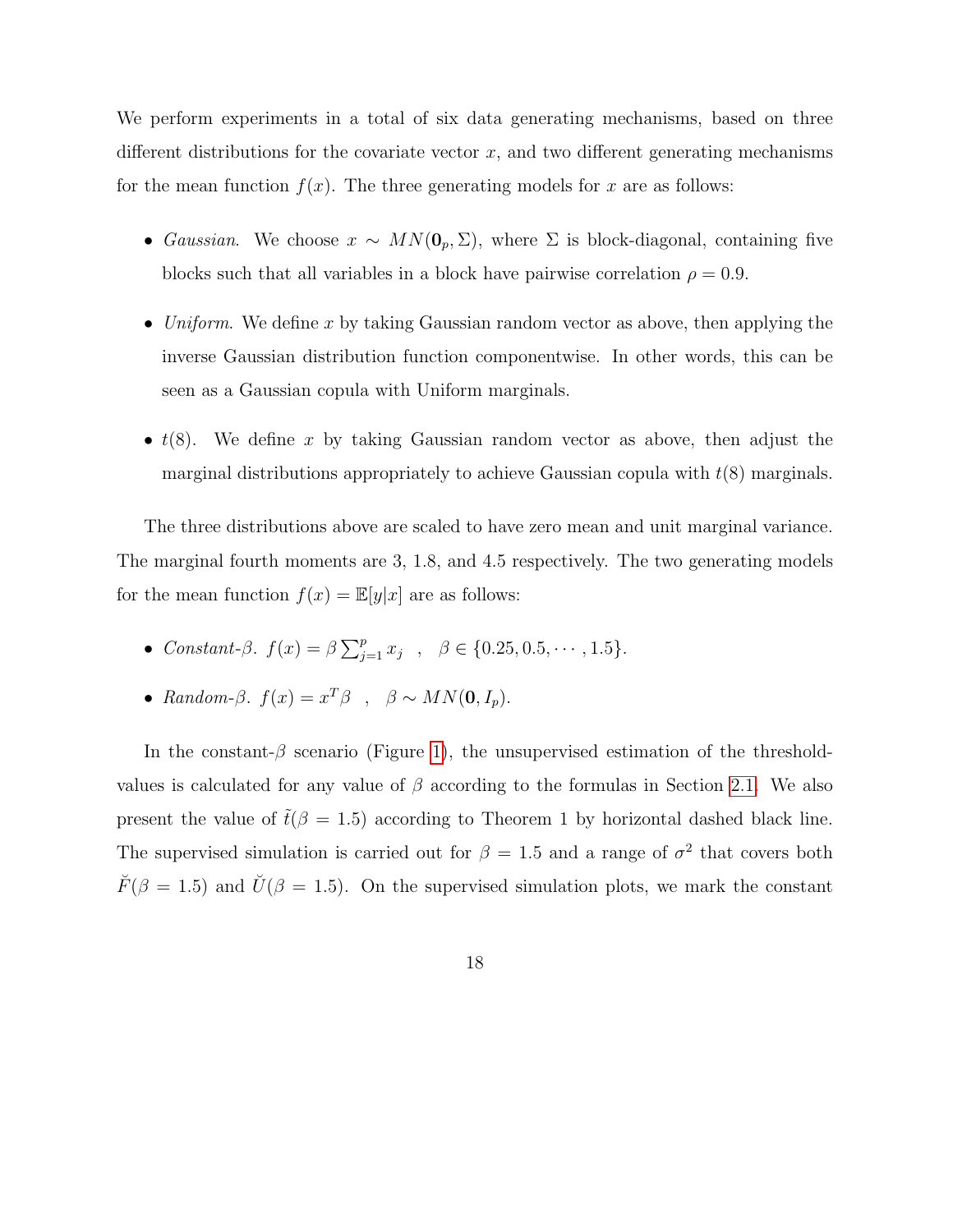value of the null error by horizontal dashed black line. The estimated threshold-values  $\check{F}(\beta = 1.5)$  and  $\check{U}(\beta = 1.5)$  are marked by vertical dashed blue lines.

In the random- $\beta$  scenario (Figure [2\)](#page-20-0), the unsupervised estimation of the threshold-values is calculated according to the formulas in Section [2.2,](#page-14-0) referring to the ratio  $\sigma^2/\tau^2$ . The supervised simulation is carried out for a range of  $\sigma^2$  that covers both  $\check{F}$  and  $\check{U}$ , while  $\tau^2$  is fixed at 1. We mark the estimated threshold-values  $\check{U}$  and  $\check{F}$  by vertical blue dashed lines, as well as the value of  $\tilde{t}$  according to [\(14\)](#page-15-0) by vertical black dashed line.

We can see good agreement between the unsupervised simulations and the prediction error curves in the supervised-simulations. As expected,  $R(\check{\beta})$  is lower than  $R(\tilde{\beta})$  in all six scenarios. Moreover, we can see that the Gaussian covariates comply with the Sandwich phenomenon while the Uniform  $(t(8))$  covariates have some range of  $\sigma^2$  for which  $\tilde{\beta}$  substantially outperforms (underperforms) both  $\hat{\beta}$  and the null model. This demonstrates the role of the fourth moment regarding the effectiveness of the SSL. We can also see that  $R(\beta^D)$ is lower than  $R(\hat{\beta})$  in all six scenarios, over the entire range, and is the best estimator in the random- $\beta$  scenario.

#### <span id="page-18-0"></span>2.4 Misspecified linear model

We now consider the case where  $E[y|x] = f(x)$  for some function f, and the fitted model assumes that  $E[y|x] = x^T \beta$ . In this case, the bias term of each estimator, after subtracting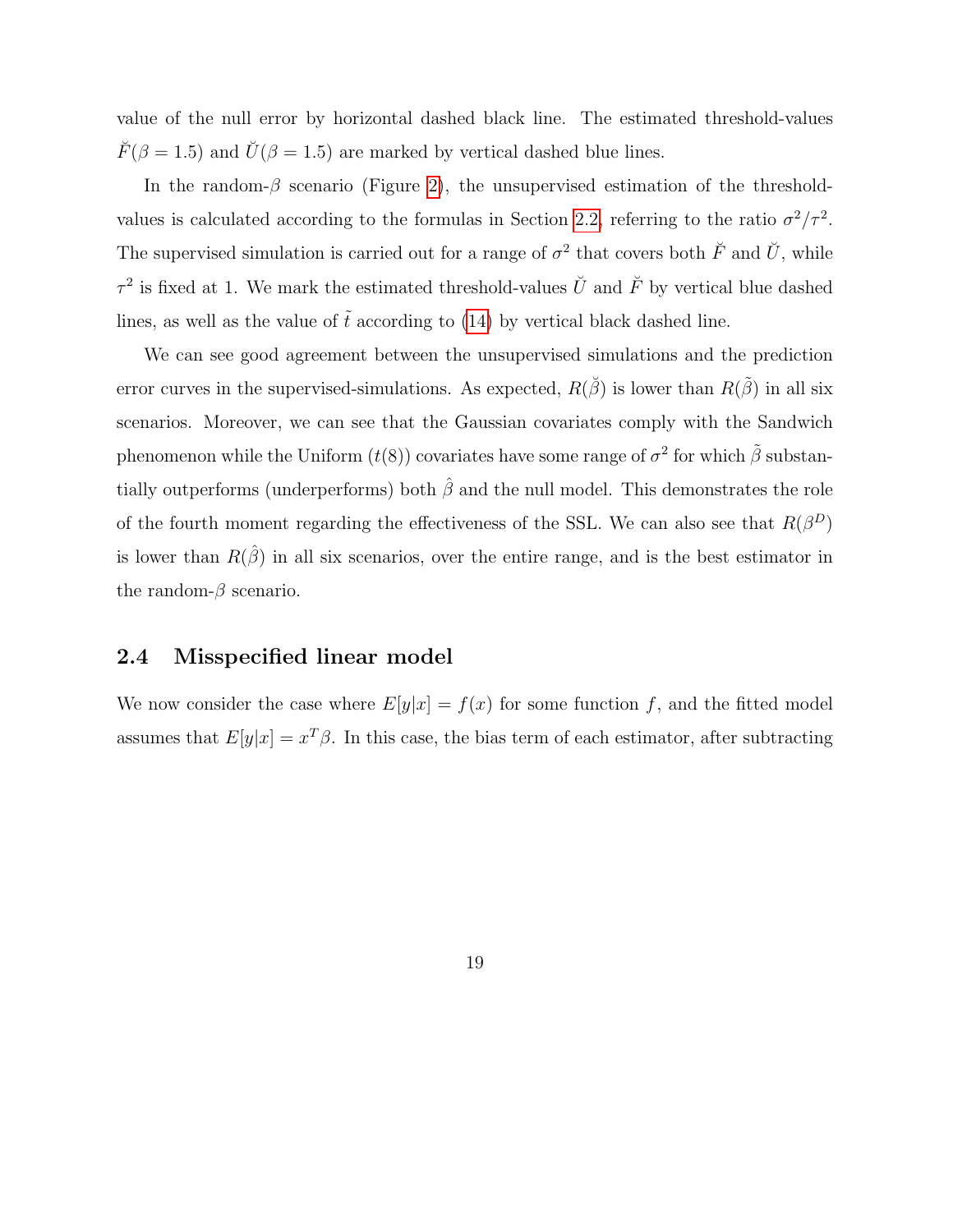<span id="page-19-0"></span>

Figure 1: Results of simulations for true linear model with constant- $\beta$  link, for Gaussian (middle), Uniform (left), and  $t(8)$  covariates (right). The unsupervised estimates are presented at the top, and supervised simulations at the bottom.

the constant term  $\left(\mathbb{E}\left[f(x_0)\right]\right)^2$ , can be written as follows:

$$
B_f(\hat{\beta}) = \frac{1}{n} \text{tr} \left( H \mathbb{V}ar_X \left( (X^T X)^{-1} A_X \right) \right) + \mathbb{V}ar_{x_0} \left( x_0^T \mathbb{E}_X [(X^T X)^{-1} A_X] - f(x_0) \right),
$$
  
\n
$$
B_f(\tilde{\beta}) = \frac{1}{n} \text{tr} \left( H^{-1} \mathbb{V}ar_X(A_X) \right) + \mathbb{V}ar_{x_0} \left( x_0^T H^{-1} \mathbb{E}_X [A_X] - f(x_0) \right),
$$
  
\n
$$
B_f(\tilde{\beta}) = \frac{1}{n} \text{tr} \left( H^{-1} \mathbb{V}ar_X(C_X) \right) + \mathbb{V}ar_{x_0} \left( x_0^T H^{-1} \mathbb{E}_X [C_X] - f(x_0) \right),
$$
  
\n
$$
B_f(0) = \mathbb{V}ar_{x_0} \left( f(x_0) \right),
$$
  
\n20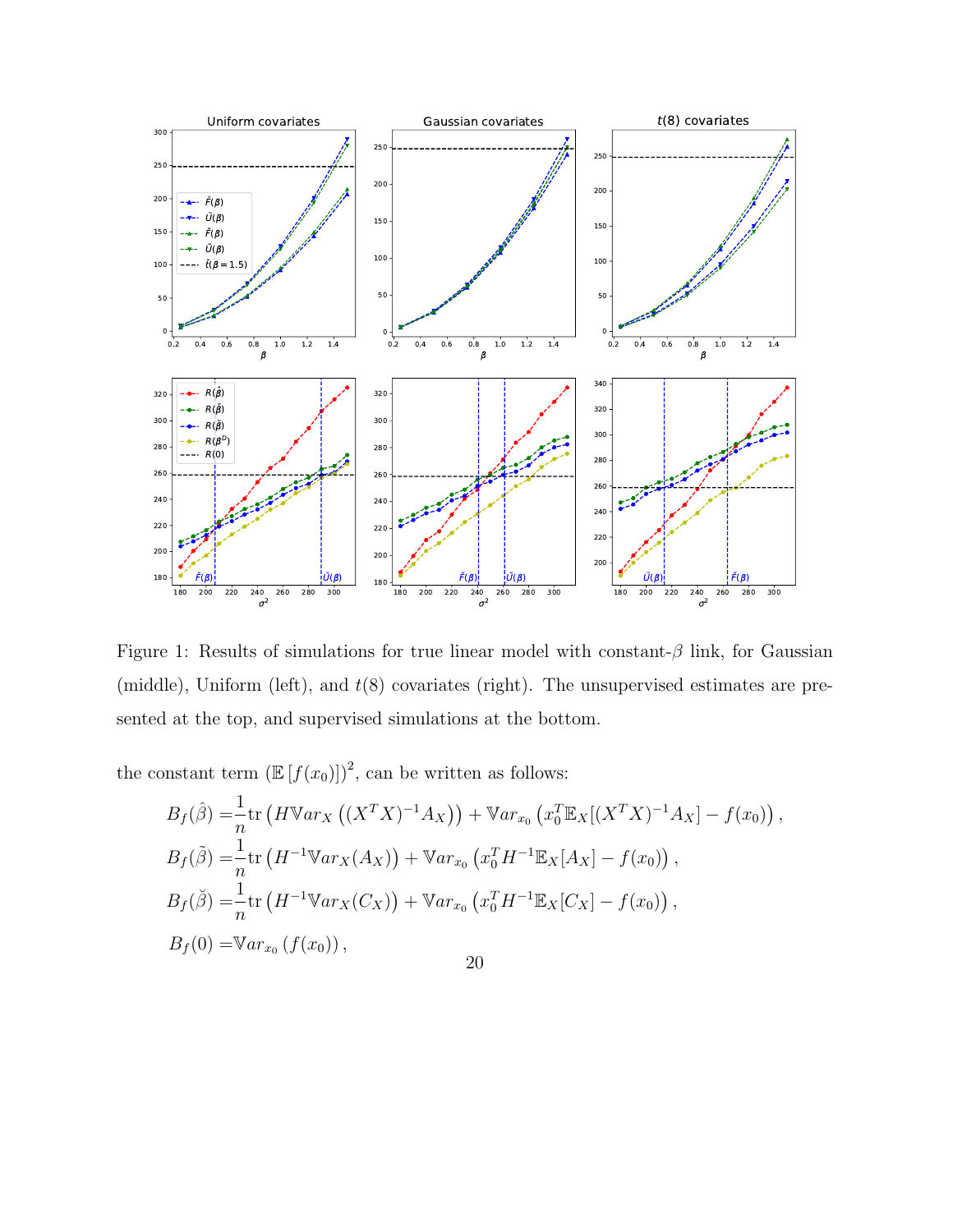<span id="page-20-0"></span>

Figure 2: Results of simulations for true linear model with with random- $\beta$  link, for Gaussian (middle), Uniform (left), and  $t(8)$  covariates (right).

where  $A_X = X^T f(X)$ , and  $C_X = \widehat{\mathbb{C}ov}(X, f(X))$ .

We can use the above expressions to derive the formulas for the threshold values:

$$
R_f(\tilde{\beta}) < R_f(\hat{\beta}) \iff \sigma^2 > \frac{n}{\text{tr}\left(QH\right) - p} \left[ B_f(\tilde{\beta}) - B_f(\hat{\beta}) \right] := \tilde{F}_f(\beta),
$$
\n
$$
R_f(\tilde{\beta}) < R_f(\hat{\beta}) \iff \sigma^2 > \frac{n}{\text{tr}\left(QH\right) - \frac{n-1}{n}p} \left[ B_f(\tilde{\beta}) - B_f(\hat{\beta}) \right] := \breve{F}_f(\beta).
$$

We can see that in this scenario,  $\breve{F}_f(\beta)$  can get negative values when  $B_f(\breve{\beta}) < B_f(\hat{\beta})$ , meaning that  $R_f(\check{\beta}) < R_f(\hat{\beta})$  for every value of  $\sigma^2$ . On the other hand:

$$
R_f(\tilde{\beta}) < R_f(0) \iff \sigma^2 < \frac{n}{p} \left[ B_f(0) - B_f(\tilde{\beta}) \right] := \tilde{U}_f(\beta),
$$
\n
$$
R_f(\tilde{\beta}) < R_f(0) \iff \sigma^2 < \frac{n}{n-1} \frac{n}{p} \left[ B_f(0) - B_f(\tilde{\beta}) \right] := \breve{U}_f(\beta),
$$

meaning that the value of  $\check{U}_f(\beta)$ , can be negative when the model is highly biased.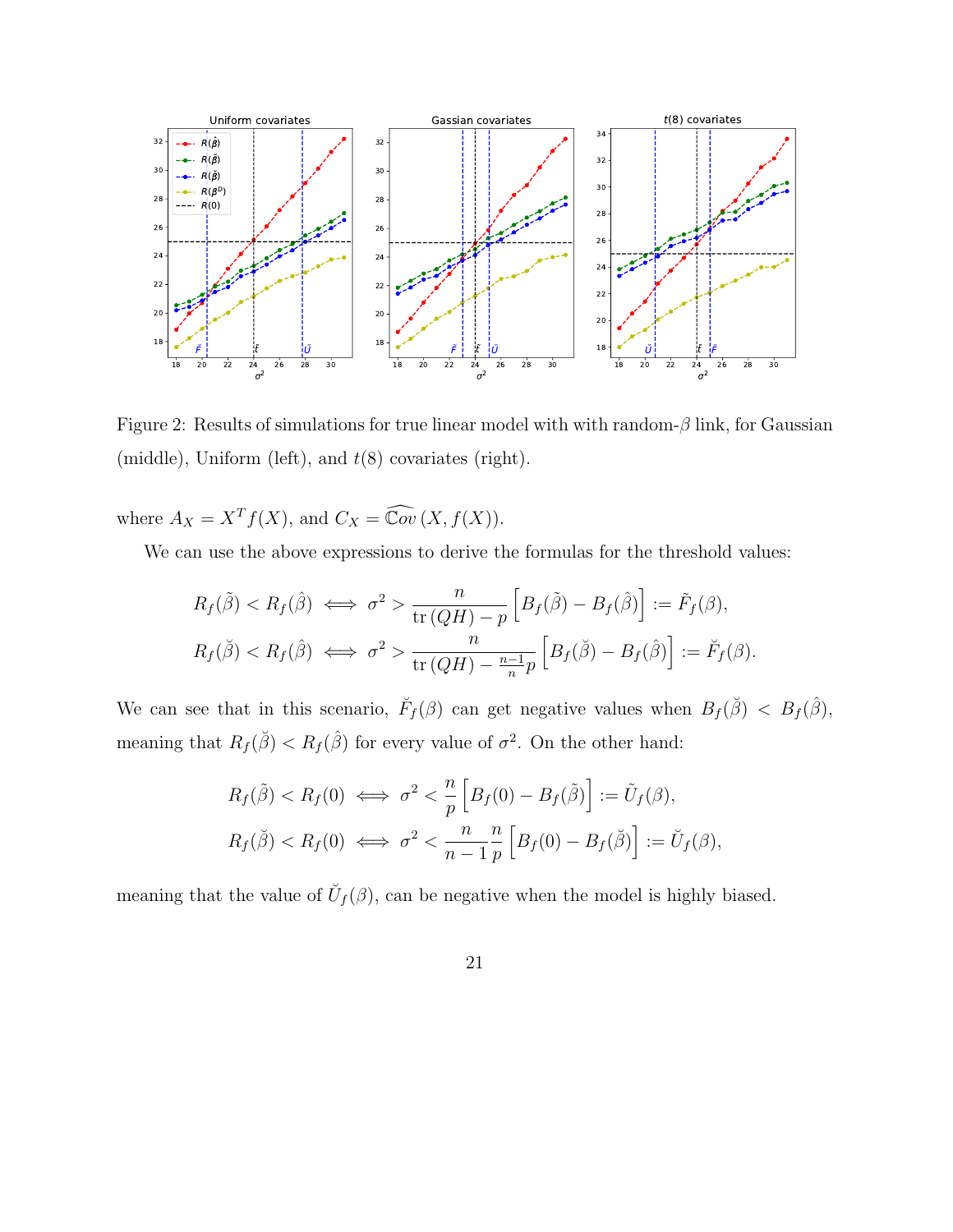#### <span id="page-21-0"></span>2.5 Simulations for misspecified linear model

We perform the same experiments as in Section [2.3,](#page-16-0) but with Gaussian and Uniform covariates only, and different mechanisms for the mean function  $f(x)$ . The two generating models for the mean function  $f(x) = \mathbb{E}[y|x]$  are as follows.

- Low bias.  $f(x) = \beta \sum_{j=1}^{p} x_j + \delta |x_j|$ ,  $\beta \in \{0.25, 0.5, \dots, 1.5\}$ ,  $\delta = 0.2$ .
- High bias.  $f(x) = \beta \sum_{j=1}^{p} x_j + \delta |x_j|$ ,  $\beta \in \{0.25, 0.5, \dots, 1.5\}$ ,  $\delta = 0.4$ .

For every one of the four data-generating mechanisms, we present the unsupervised estimation of the threshold-values as calculated for any value of  $\beta$  according to the formulas in Section [2.4.](#page-18-0) We mark the estimated threshold-values  $\check{U}(\beta = 1.5)$  and  $\check{F}(\beta = 1.5)$  (only when positive) by vertical dashed lines on the supervised simulations plots. For simplicity, we denote by R the reducible error  $B + V$ , throughout this subsection.

In the results (Figure [3\)](#page-22-1), we can see good agreement between the unsupervised simulations and the prediction error curves in the supervised simulations. In practice, we can identify the usefulness of the semi-supervised estimator  $\check{\beta}$  for any combination  $(\beta, \delta, \sigma^2)$  of interest. We can see that  $R(\check{\beta})$  is substantially lower than  $R(\check{\beta})$  in all four scenarios. Moreover, we can see that the Gaussian covariates setting does not comply with the Sandwich phenomenon of Theorem 1 in this case. In fact,  $\tilde{U} < \tilde{F}$  making  $\tilde{\beta}$  the worst estimator in the interval  $[\tilde{U}, \tilde{F}]$ . On the other hand,  $\tilde{U} > \tilde{F}$  for Uniform covariates in both cases of low and high bias. We can also see that the threshold value  $\check{F}$  is negative in the high bias scenario, and the estimator  $\check{\beta}$  is better than  $\hat{\beta}$  for any value of  $\sigma^2$ . Importantly,  $R(\beta^D)$  is uniformly lower than  $R(\hat{\beta})$  in all four scenarios with substantial improvement in the high bias scenario, even though the decision rule assumes an unbiased model and uses no prior assumptions over the  $(\beta, \delta, \sigma^2)$  combination.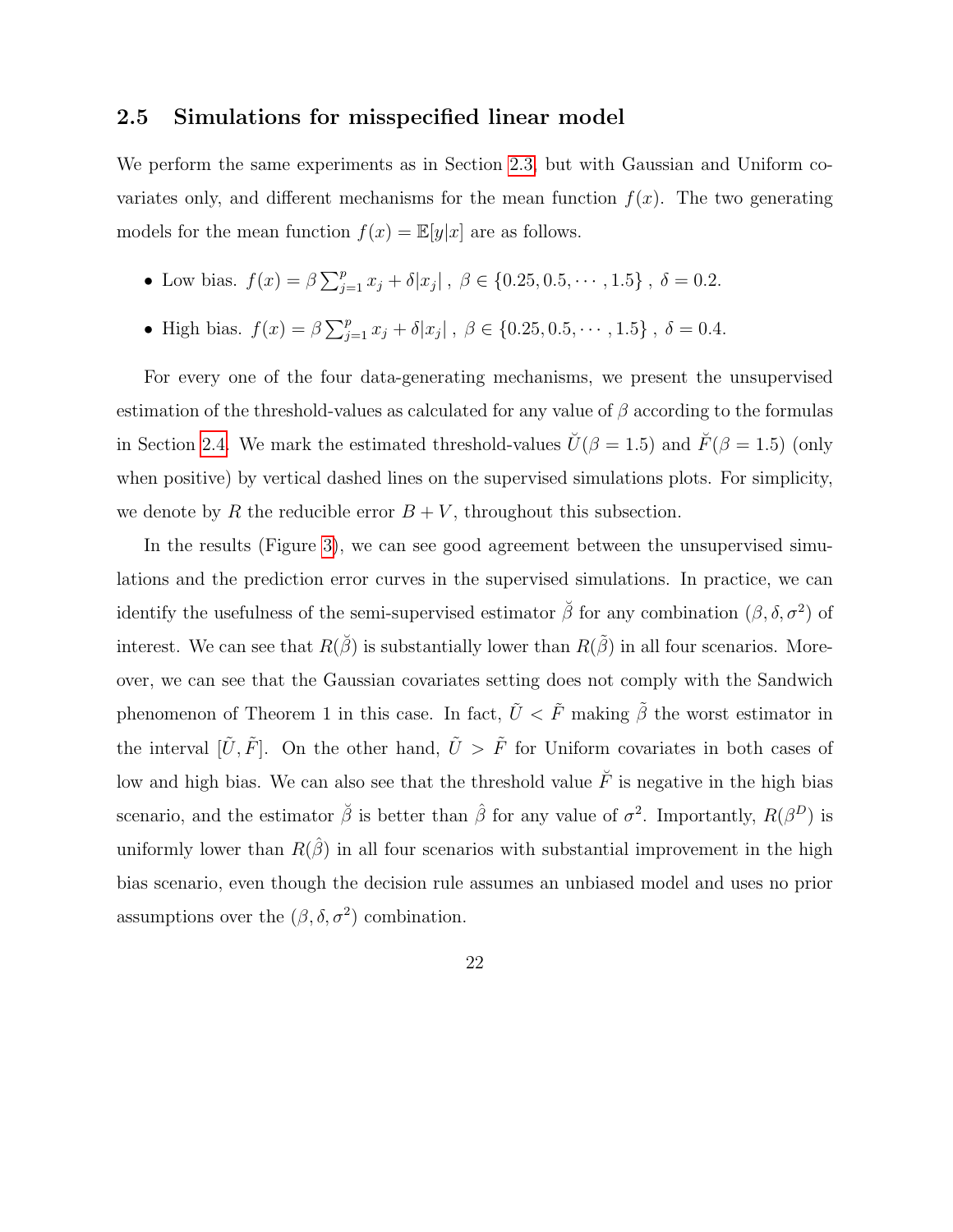<span id="page-22-1"></span>

Figure 3: Results of simulations for misspecified linear model. The two left plots present the low bias scenario, and the two right high bias. The unsupervised estimates are presented at the top, and supervised simulations at the bottom.

# <span id="page-22-0"></span>3 Semi-supervised GLM-ERM

In this section we analyze GLM-ERM for general monotone increasing link-function g. For this case, we already defined the estimators  $\hat{\beta}$ ,  $\tilde{\beta}$  and  $\tilde{\beta}$  in Equations [\(3\)](#page-5-0), [\(4\)](#page-5-1) and [\(5\)](#page-5-2) respectively. In order to analyze the solutions of these optimization problems, we shall now define the gradients for each one of the objective functions. For the supervised procedure,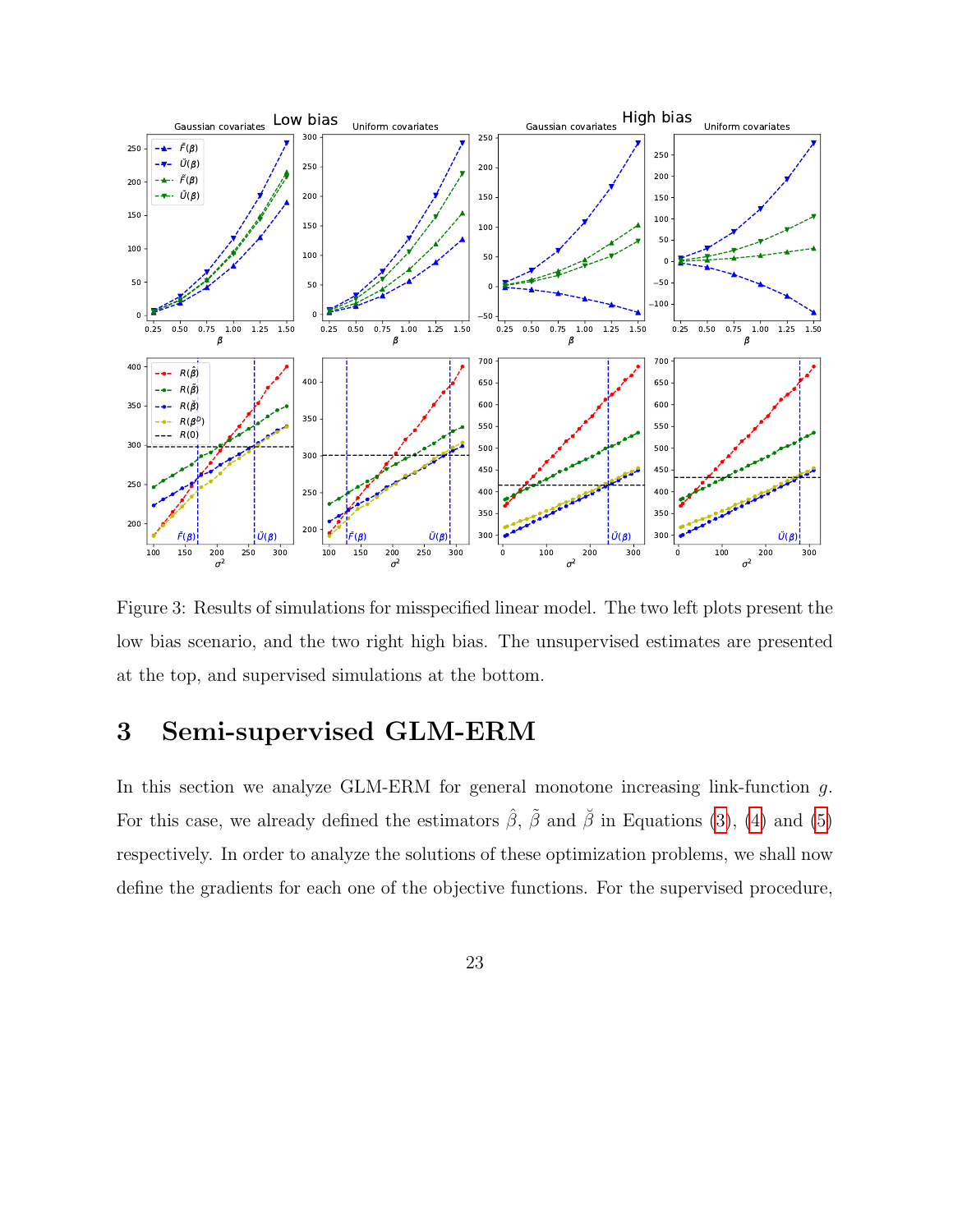the gradient  $\hat{S}(\beta)$ , for some vector  $\beta \in \mathbb{R}^p$ , can be written as  $\hat{S}(\beta) = \frac{1}{n}X^T(\mu - Y)$ , where  $\mu \in \mathbb{R}^n$ , with  $\mu_i = g(x_i^T \beta)$ . Under the innocuous assumption of exchangeability between expected value and derivative, we can write the semi-supervised gradients:

$$
\tilde{S}(\beta) = \mathbb{E}_x \left[ g(x^T \beta) x \right] - \frac{1}{n} X^T Y = \frac{1}{n} \left( \mathbb{E}_X \left[ X^T \mu \right] - X^T Y \right),
$$

$$
\check{S}(\beta) = \frac{1}{n} \mathbb{E}_X \left[ X^T \mu \right] - \left( \mathbb{E}_X [X] \cdot \overline{Y} + \widehat{\text{Cov}}(X, Y) \right),
$$

where  $\mathbb{E}_X \left[ X^T \mu \right] = n \mathbb{E}_x \left[ g(x^T \beta) x \right]$ .

The notation  $\mathbb{E}_X[\cdots]$  stands for the expected value over all possible random covariate matrices  $X \in \mathbb{R}^{n \times p}$  and it is used in order to simplify further discussion. In practice, if we use some sort of gradient descent algorithm to find  $\tilde{\beta}$  or  $\tilde{\beta}$ , the learning procedure utilizes the unlabeled data in every iteration to calculate the semi-supervised gradient at the current point. For example, we will (accurately) estimate  $\mathbb{E}_X[X^T\mu]$  at the current point  $\beta$  by the statistic  $(n/m) \sum_{i=1}^{m} g(z_i^T \beta) z_i$ .

We can see that the objective functions  $\hat{L}$ ,  $\tilde{L}$ , and  $\tilde{L}$  are all convex w.r.t.  $\beta$  by looking at the Hessian of each one of them:

$$
\hat{L}''(\beta) = \frac{1}{n} X^T D X \; ; \; \tilde{L}''(\beta) = \check{L}''(\beta) = \frac{1}{n} \mathbb{E}_X \left[ X^T D X \right],
$$

where D is  $n \times n$  diagonal matrix with the terms  $D_{ii} = g'(x_i \beta)$ . The matrices above are S.P.D since  $q$  is a monotone increasing function. Moreover, the unique solution for each one of the loss functions satisfies:  $\hat{S}(\hat{\beta}) = \tilde{S}(\tilde{\beta}) = \check{S}(\tilde{\beta}) = 0$ .

We will use the above properties combined with more assumptions in order to analyze and compare the predictive performance of the three estimators. However, any sort of gradient descent algorithm can be applied in a semi-supervised fashion, without any assumptions over the true model or the distribution of the data, as long as the unlabeled data is taken into account in the calculation of the gradients.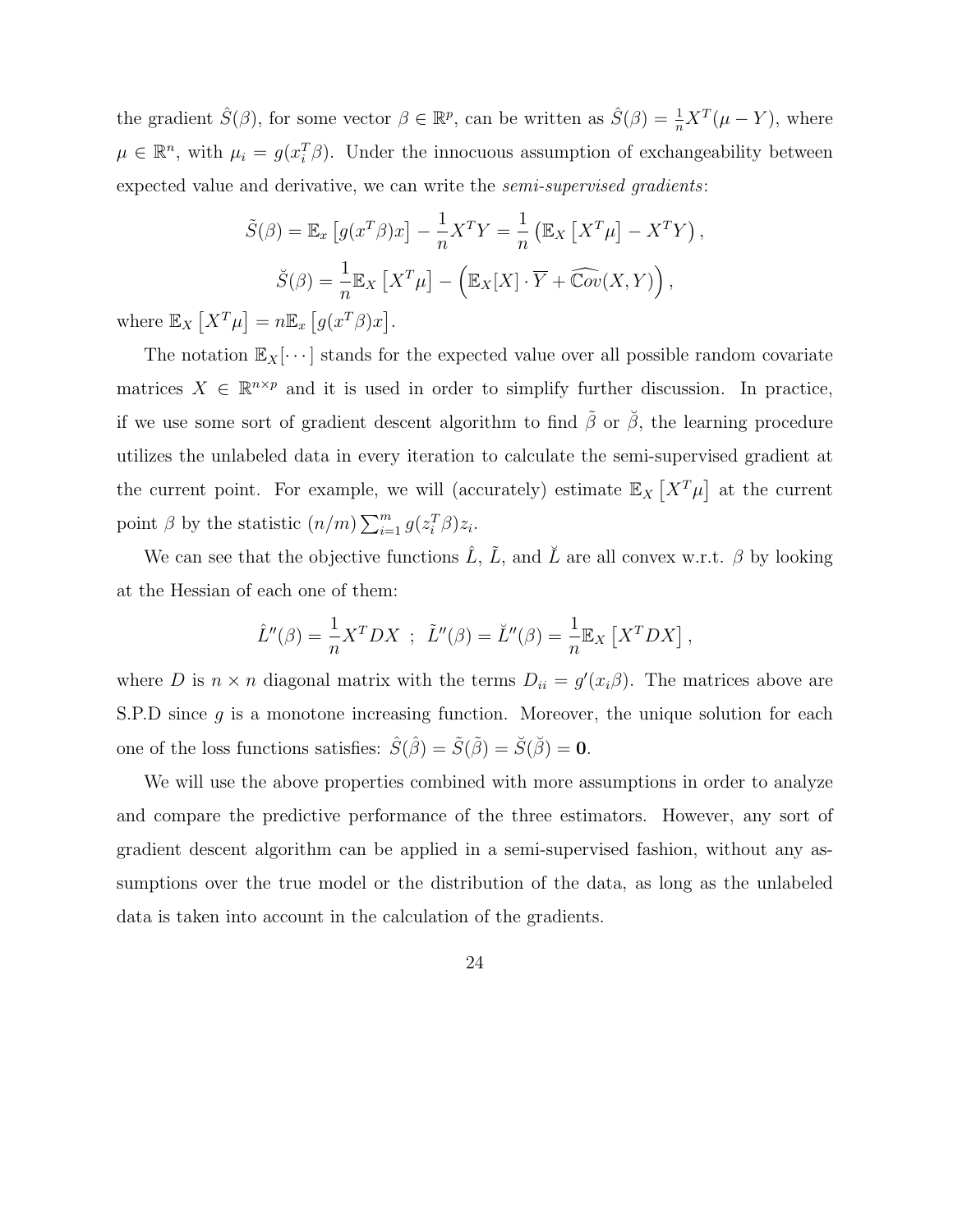## <span id="page-24-0"></span>3.1 Predictive performance: approximate analysis

In the context of GLM theory, the log-likelihood is usually approximated by a quadratic function for optimization and inference. Some works like [Lawless and Singhal](#page-34-5) [\(1978\)](#page-34-5), [Minkin](#page-34-6) [\(1983\)](#page-34-6), and [Kredler](#page-34-7) [\(1986\)](#page-34-7), discussed the bounds of the approximation error in terms of the model parametrization. In the latter, [Kredler](#page-34-7) [\(1986\)](#page-34-7) showed that in general, the nonquadratic tail is of the same order as the quadratic one, for an arbitrary sample size n. Nevertheless, quadratic approximation is considered common practice both for theoretical analysis and practical uses like optimization and derivation of confidence intervals.

The supervised optimization objective we presented here,  $L(\beta)$ , is equivalent to the negative log-likelihood in a canonical GLM model, and therefore it is natural to approximate the loss function  $L$  by a quadratic function, in order to extend the result from the linear model. However, in this work we ask to view the function  $g$  more as an activation function associated with modern machine learning models, rather than probabilistic function driven from classical statistical theory.

Recall that  $L(\beta; x, y) = G(x^T\beta) + x^T\beta y$ , the magnitude of the approximation error depends on the magnitude of  $g'' = G''$  which is zero in the linear model. If the link function satisfies that  $g''$  is bounded by small value, then L should be reasonably well approximated by a quadratic function over a fair sized region around some point  $\beta$ . Taking for example the ReLU and Leaky ReLU functions, which are popular in deep learning models [\(Sharma,](#page-34-8) [2017\)](#page-34-8), we can see that  $g'' = 0$  at every point except 0, where it is not defined. It means that if  $sign(x^T\beta_1) = sign(x^T\beta_2)$ , then the quadratic approximation of  $L(\beta_2; x, y)$  around  $\beta_1$  is exact. On the other hand, if  $sign(x^T \beta_1) \neq sign(x^T \beta_2)$ , then a polynomial approximation of any order will fail to converge.

Another modern activation function is the ELU function, introduced by [Clevert et al.](#page-33-8)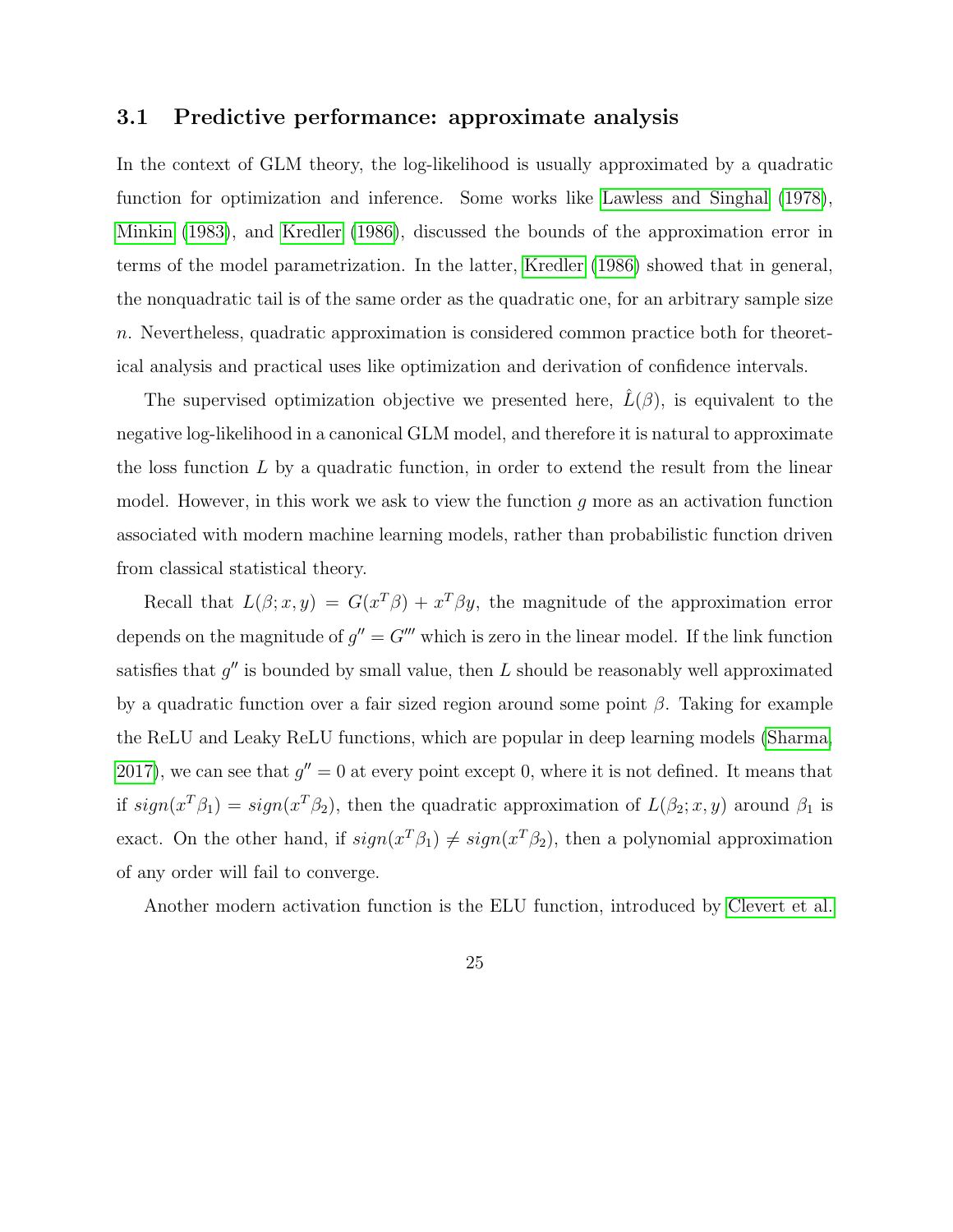[\(2015\)](#page-33-8), and can be written as follows:  $g(z; a) = min \{a(e^{z/a} - 1), max(0, z)\}\)$ . We can see that  $g''(z) = 0$  when  $z > 0$ , and  $g''(z) = e^{z/a}/a \in (0, 1/a)$  when  $z < 0$ , meaning that the error of the quadratic approximation depends on the parameter a. We will use the ELU function to demonstrate the feasibility of deriving the same threshold values as for the OLS model, at an accuracy that changes with the value of the parameter a.

In order to achieve theoretical insights and compare between  $\hat{\beta}$ ,  $\tilde{\beta}$ , and  $\tilde{\beta}$ , we assume first that the true model satisfies:  $\mathbb{E}[y|x] = g(x^T\beta)$  for some  $\beta \in \mathbb{R}^p$ . Secondly, we assume that the quadratic approximation of the loss function  $L$  is arbitrarily good for the link function under discussion. The quadratic approximation of  $\hat{L}(\hat{\beta})$  around the real  $\beta$ , can be written as follows:

$$
\hat{L}(\hat{\beta}) \approx L(\beta) + (\hat{\beta} - \beta)^T L'(\beta) + \frac{1}{2}(\hat{\beta} - \beta)^T L''(\beta)(\hat{\beta} - \beta).
$$

Differentiating both sides according to  $\hat{\beta}$ , since  $\hat{L}'(\hat{\beta}) = \hat{S}(\hat{\beta}) = 0$ , we get:

$$
\mathbf{0} \approx \hat{L}'(\beta) - \hat{L}''(\beta)\beta + \hat{L}''(\beta)\hat{\beta} \implies
$$
  

$$
\hat{\beta} \approx \beta - (\hat{L}''(\beta))^{-1} [\hat{L}'(\beta)] = \beta - (X^TDX)^{-1} X^T(\mu - Y) := \beta - \hat{a}.
$$

In the same manner we can show that:

$$
\tilde{\beta} \approx \beta - H^{-1} \left( \mathbb{E}_X [X^T \mu] - X^T Y \right) := \beta - \tilde{a}
$$
  

$$
\tilde{\beta} \approx \beta - H^{-1} \left( \mathbb{E}_X [X^T \mu] - n \left( \mathbb{E}_X [X] \cdot \overline{Y} + \widehat{\mathbb{C}ov}(X, Y) \right) \right) := \beta - \breve{a},
$$

where  $H = \mathbb{E}_X[X^TDX]$ . We can see that  $\mathbb{E}[\hat{a}|X] = 0$ , which means that  $\hat{\beta}$  is (approximately) unbiased estimator of  $\beta$  for any covariate matrix X. On the other hand, for  $\tilde{a}$  and  $\check{a}$ , only the unconditional expected value is equal to zero:

$$
\mathbb{E}_T[\tilde{a}] = \mathbb{E}_X \left[ H^{-1} \left( \mathbb{E}_X[X^T \mu] - X^T \mathbb{E}[Y|X] \right) \right] = H^{-1} \left( \mathbb{E}_X[X^T \mu] - \mathbb{E}_X[X^T \mu] \right) = \mathbf{0}.
$$

26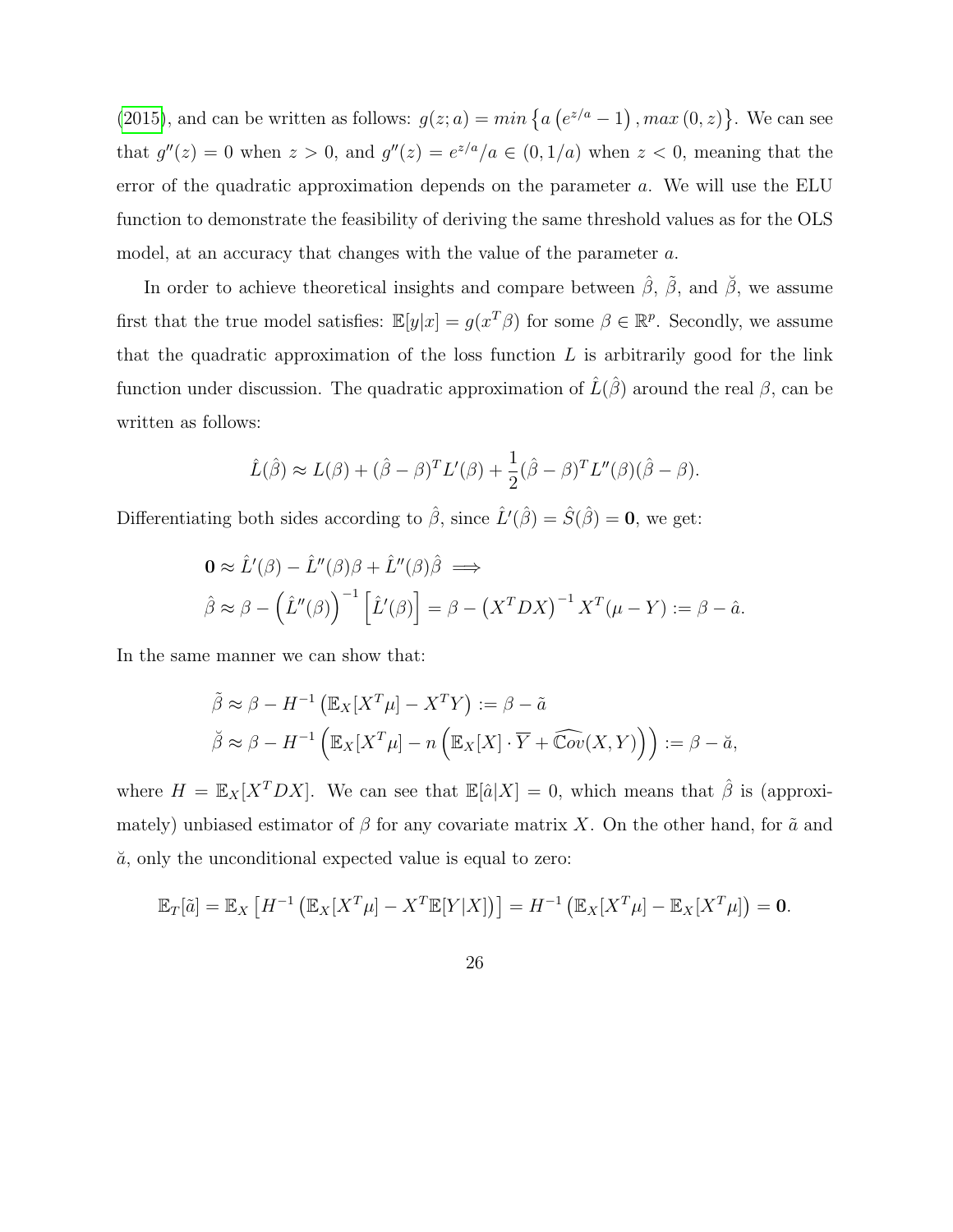We note that  $\mathbb{E}[\tilde{a}|X]$  can be nonzero as  $\mathbb{E}_X[X^T\mu] - X^T\mu$  may be nonzero. In the same manner we can show that  $\mathbb{E}_T[\check{a}] = 0$ . We will use these results to explicitly write the prediction error of each one of the estimators.

Assume we have some estimator  $\dot{\beta}$  of  $\beta$ , of the form:  $\dot{\beta} = \beta - \dot{a}$ , where  $\dot{a}$  is a random vector generated by the training set  $T = (X, Y)$ , and  $\mathbb{E}_T[i] = 0$ . The quadratic approximation for the mean out-sample loss of  $\dot{\beta}$  can be written as follows:

$$
R(\dot{\beta}) \approx R(\beta) + \frac{1}{2} \mathbb{E}_{T,x_0} \left[ (\dot{\beta} - \beta)^T L''(\beta, x_0) (\dot{\beta} - \beta) \right] = R(\beta) + \frac{1}{2n} \mathbb{E}_T \left[ \dot{a}^T H \dot{a} \right],
$$

where  $R(\beta) = \mathbb{E}_{x_0, y_0} [L(\beta, x_0, y_0)] = \mathbb{E}_{x_0} [G(x_0^T \beta) - x_0^T \beta g(x_0^T \beta)].$ 

Focusing on the term  $\mathbb{E}_T \left[ \dot{a}^T H \dot{a} \right]$ , we use the fact that  $\mathbb{E}[Y|X] = \mu$ , and  $\mathbb{E}[YY^T|X] =$  $\mu\mu^{T}+I_{n}\sigma^{2}$  (constant conditional variance), to show that:

$$
\mathbb{E}_T\left[\tilde{a}^T H \tilde{a}\right] = \text{tr}\left(H^{-1} \mathbb{V}ar_X(X^T \mu)\right) + \sigma^2 \text{tr}\left(H^{-1} \mathbb{E}[X^T X]\right).
$$

The left term in the expression above does not depend on  $\sigma^2$  and can viewed as the bias term  $B(\tilde{\beta})$ , and the right term can viewed as the variance term  $V(\tilde{\beta})$ , multiplied by 2n. In the same manner we can show that:

$$
\mathbb{E}_T \left[ \check{a}^T H \check{a} \right] = \text{tr} \left( H^{-1} \mathbb{V} a r_X \left( n \mathbb{E}[X] \overline{\mu} + n \widehat{\mathbb{C}ov}(X, \mu) \right) \right) + \frac{n-1}{n} \sigma^2 \text{tr} \left( H^{-1} \mathbb{E}[X^T X] \right) := 2n \left[ B(\check{\beta}) + V(\check{\beta}) \right].
$$

On the other hand, for the supervised estimator we find that:

$$
\mathbb{E}_T\left[\hat{a}^T H \hat{a}\right] = \sigma^2 \text{tr}\left(\mathbb{E}_X\left[(X^T DX)^{-1} X^T X (X^T DX)^{-1}\right]H\right) := \sigma^2 \text{tr}\left(QH\right) := 2nV(\hat{\beta}),
$$

Assuming that the approximation error is negligible in the context of comparing between  $R(\check{\beta})$ ,  $R(\check{\beta})$ , and  $R(\hat{\beta})$ , then the comparison between the three estimators depends only

27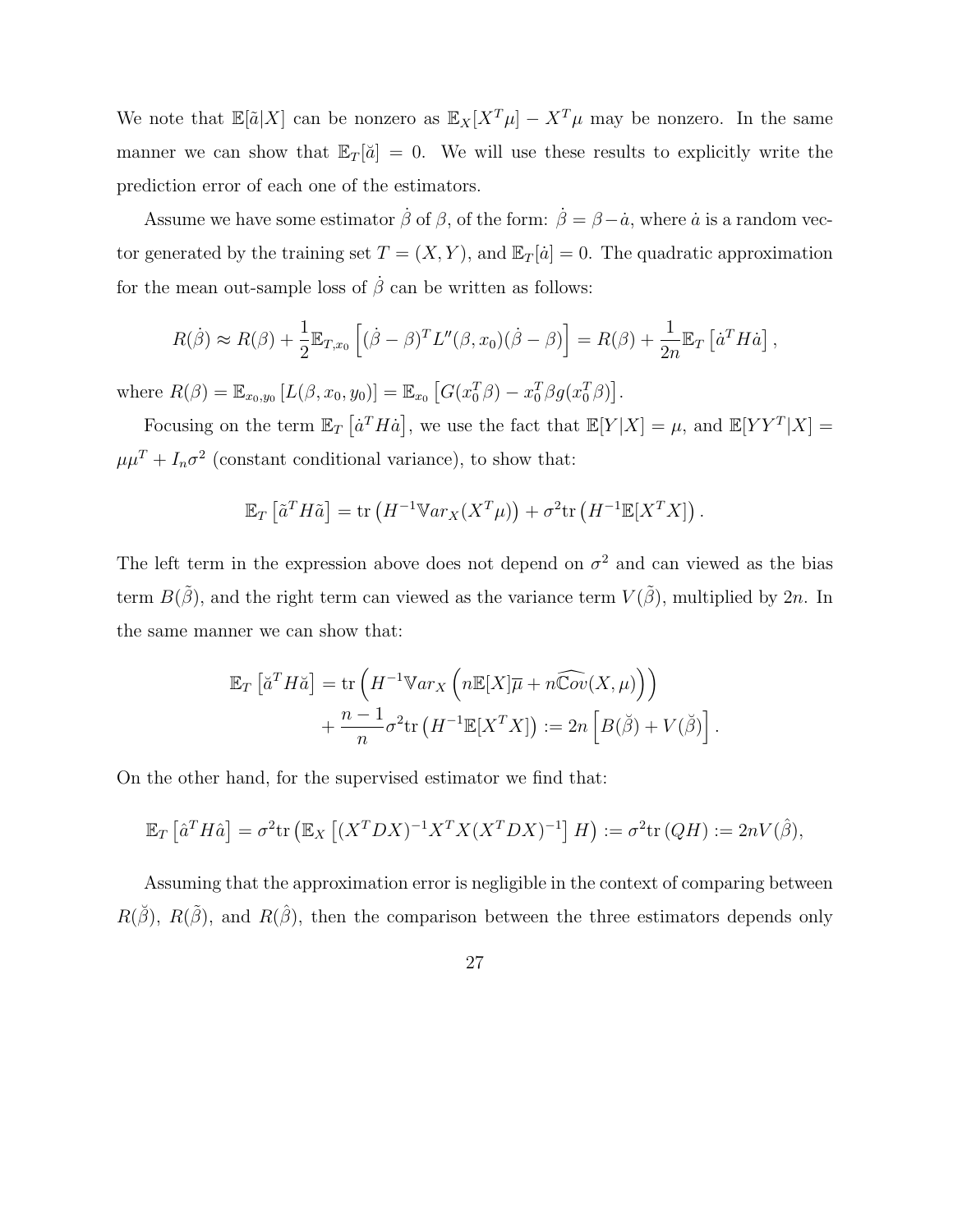on the magnitude of  $\mathbb{E}_T \left[ a^T H \dot{a} \right]$ . We conclude that as long as  $\text{tr} (QH)$  is greater than tr  $(H^{-1}\mathbb{E}[X^TX])$ , we have a bias-variance trade-off between the supervised learning and the SSL methods. We can use the unlabeled data to ensure that this condition holds, and if so, we can write the lower threshold values as follows:

$$
R(\tilde{\beta}) < R(\hat{\beta}) \iff \sigma^2 > \frac{\text{tr}\left(H^{-1} \mathbb{V}ar_X(X^T\mu)\right)}{\text{tr}\left(QH\right) - \text{tr}\left(H^{-1}\mathbb{E}[X^TX]\right)} := \tilde{F}(\beta),
$$
\n
$$
R(\tilde{\beta}) < R(\hat{\beta}) \iff \sigma^2 > \frac{\text{tr}\left(H^{-1} \mathbb{V}ar_X\left(n\mathbb{E}[X]\overline{\mu} + n\widehat{\mathbb{C}ov}(X,\mu)\right)\right)}{\text{tr}\left(QH\right) - \frac{n-1}{n}\text{tr}\left(H^{-1}\mathbb{E}[X^TX]\right)} := \breve{F}(\beta).
$$

This result generalizes the previous result for the OLS model. Note that taking  $D = I_n$ and  $\mu = X\beta$ , we get the same expressions as in the OLS model.

The out-sample loss of the null model can be written as follows:

$$
R(0) = \mathbb{E}\left[L(\mu_0, x_0, y_0)\right] = \mathbb{E}_{x_0}\left[G(g^{-1}(\mu_0)) - g^{-1}(\mu_0)\mathbb{E}[y_0|x_0]\right] = G(g^{-1}(\mu_0)) - g^{-1}(\mu_0)\mu_0.
$$

We can now use  $R(0)$  to write the upper threshold values as follows:

$$
R(\tilde{\beta}) < R(0) \iff \sigma^2 < \frac{2n \left[ R(0) - R(\beta) \right] - \text{tr} \left( H^{-1} \mathbb{V} a r_X(X^T \mu) \right)}{\text{tr} \left( H^{-1} \mathbb{E}[X^T X] \right)} := \tilde{U}(\beta),
$$
\n
$$
R(\check{\beta}) < R(0) \iff \sigma^2 < \frac{2n \left[ R(0) - R(\beta) - B(\check{\beta}) \right]}{\frac{n-1}{n} \text{tr} \left( H^{-1} \mathbb{E}[X^T X] \right)} := \check{U}(\beta).
$$

The above formulas for the threshold values can be used to identify combinations  $(\sigma^2, \beta)$ where the SSL is useful for improving performance of GLM-ERM models. In the next subsection we demonstrate the above insight in empirical study, concluding that the methodology of unsupervised thresholds estimation is indeed accurate in the context of GLM. Moreover, we provide a dedicated estimator of  $\sigma^2$  for this setting, which is used to choose between  $\hat{\beta}$  and  $\check{\beta}$ , and to define  $\beta^D$ , as follows:

$$
\hat{\sigma}^2 = RSS(\hat{\beta}) / (n - 2p + \text{tr}\left(\mathbb{E}_X \left[ X^T X (X^T D X)^{-1} X^T D^2 X (X^T D X)^{-1} \right] \right)) ; D_{ii} = g'(x_i^T \check{\beta}).
$$

28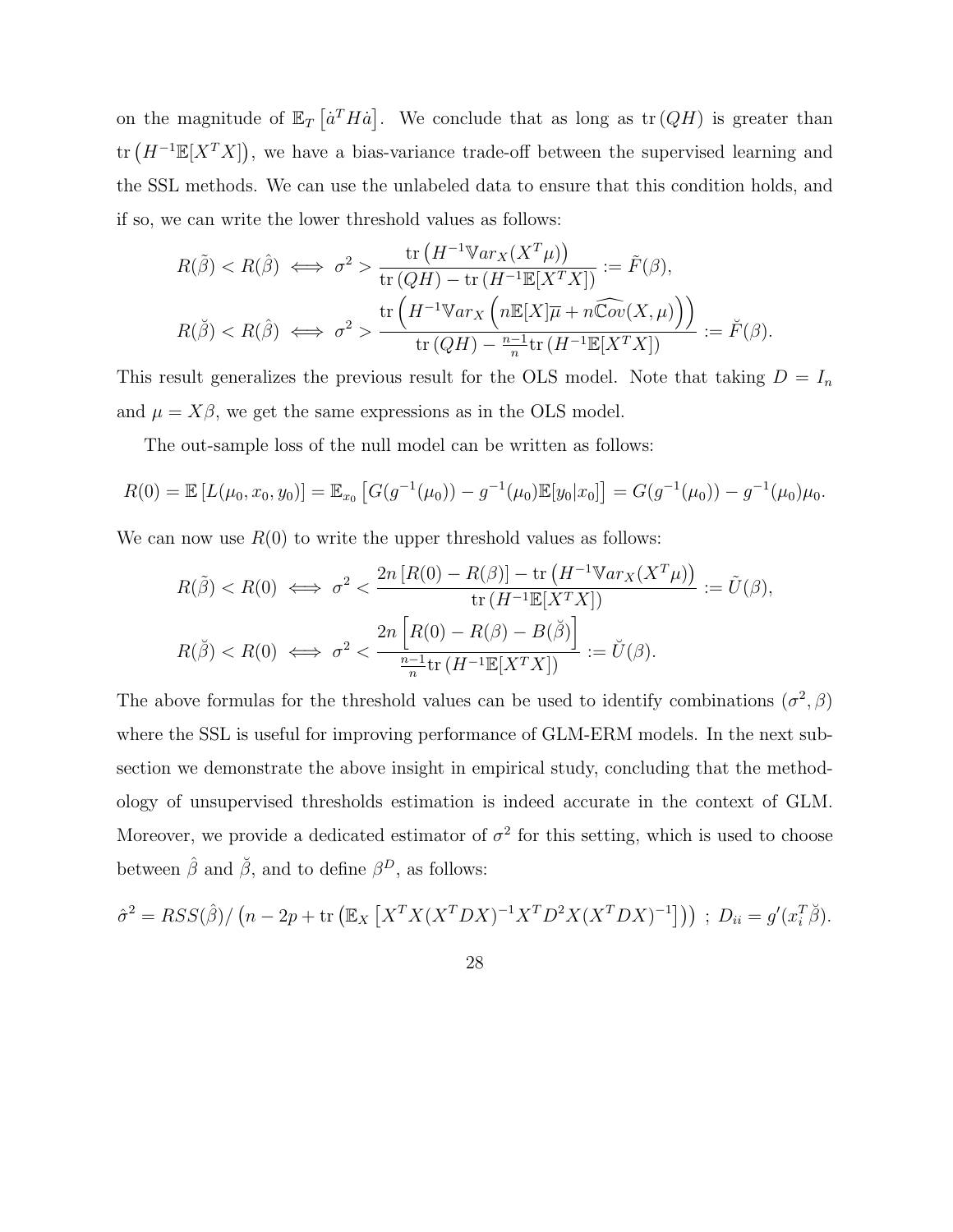#### <span id="page-28-0"></span>3.2 Simulations for GLM-ERM

We perform the same experiments as in Section [2.3,](#page-16-0) but with Gaussian covariates only, and different mechanisms for the mean function  $f(x)$ . The two generating models for the mean function  $f(x) = \mathbb{E}[y|x]$  are  $\text{ELU}(\beta \sum_{j=1}^p x_j; 1)$ , and  $\text{ELU}(\beta \sum_{j=1}^p x_j; 4)$ , Moreover, we set  $p = 10$ , and denote by R the reducible error, as in Secs. [2.3,](#page-16-0) [2.5](#page-21-0) , subtracting the fixed component  $R(\beta)$ .

For every random training set  $(X, Z, Y)$ , we implement the classical Newton-Raphson method for fitting  $\hat{\beta}$ , and a semi-supervised version of it for fitting  $\tilde{\beta}$  and  $\tilde{\beta}$ . The method for fitting  $\check{\beta}$  is summarized by the following updating step:

$$
\breve{\beta}^{(t+1)} = \breve{\beta}^{(t)} - \left(\frac{1}{m}H_{m,t}\right)^{-1} \left(\frac{1}{m}Z^{T}g(Z\breve{\beta}^{(t)}) - \overline{Z} \cdot \overline{Y} - \widehat{\mathbb{C}ov}(X,Y)\right),
$$

where  $H_{m,t} = Z^T D_{m,t} Z$ , and  $D_{m,t}$  is  $m \times m$  diagonal matrix with terms  $[D_{m,t}]_{ii} = g'(z_i^T \breve{\beta}^{(t)})$ .

In the results (Figure [4\)](#page-29-0), we can see a reasonable agreement between the unsupervised estimations ( $\breve{F}$  and  $\breve{U}$ ), and the supervised results, but not as good as in the OLS models. We attribute this to the error of the quadratic approximation. Compared to the OLS model with Gaussian covariates, here  $R(\check{\beta})$  is substantially lower than the non-SSL competitors over wide range of  $\sigma^2$ . We can also see that  $R(\check{\beta})$  is uniformly lower than  $R(\tilde{\beta})$ , and more importantly, that  $R(\beta^D)$  is uniformly lower than  $R(\hat{\beta})$ .

## <span id="page-28-1"></span>4 Discussion

In this work, we presented a general methodology for using unlabeled data to design semisupervised variants of the ERM learning process. We focused on generalized linear models, and showed that it is possible to identify from the data the usefulness of the SSL in reducing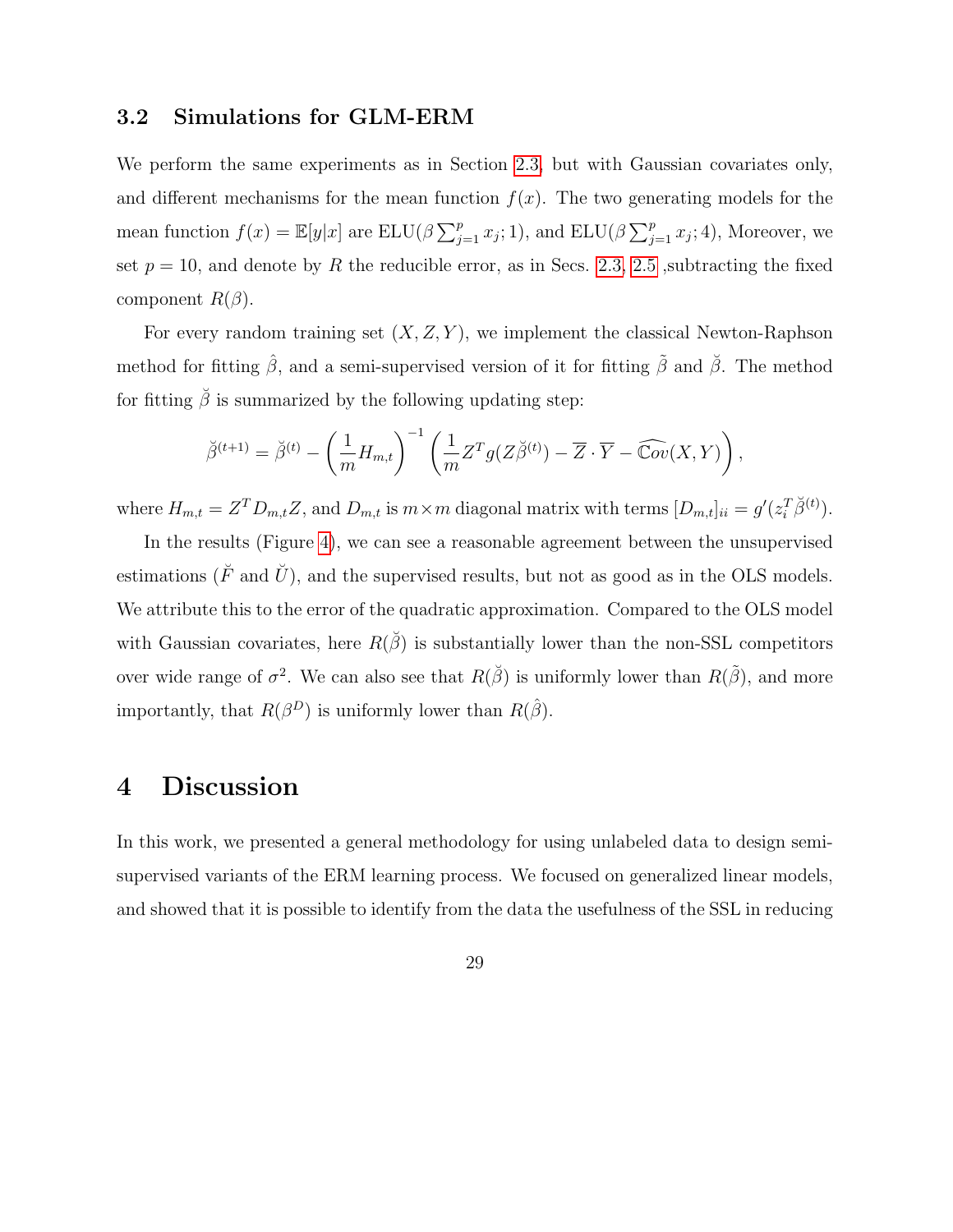<span id="page-29-0"></span>

Figure 4: Results of simulations for ELU link model with Gaussian covariates.

the prediction error. We provided evidence that in some cases, having unlabeled data can lead to substantial improvement in prediction by applying the suggested methodology. In the classical linear regression model with Gaussian covariates or asymptotic setting, we provided a theoretical result, stating that the suggested estimators  $\tilde{\beta}$ ,  $\tilde{\beta}$  fail to achieve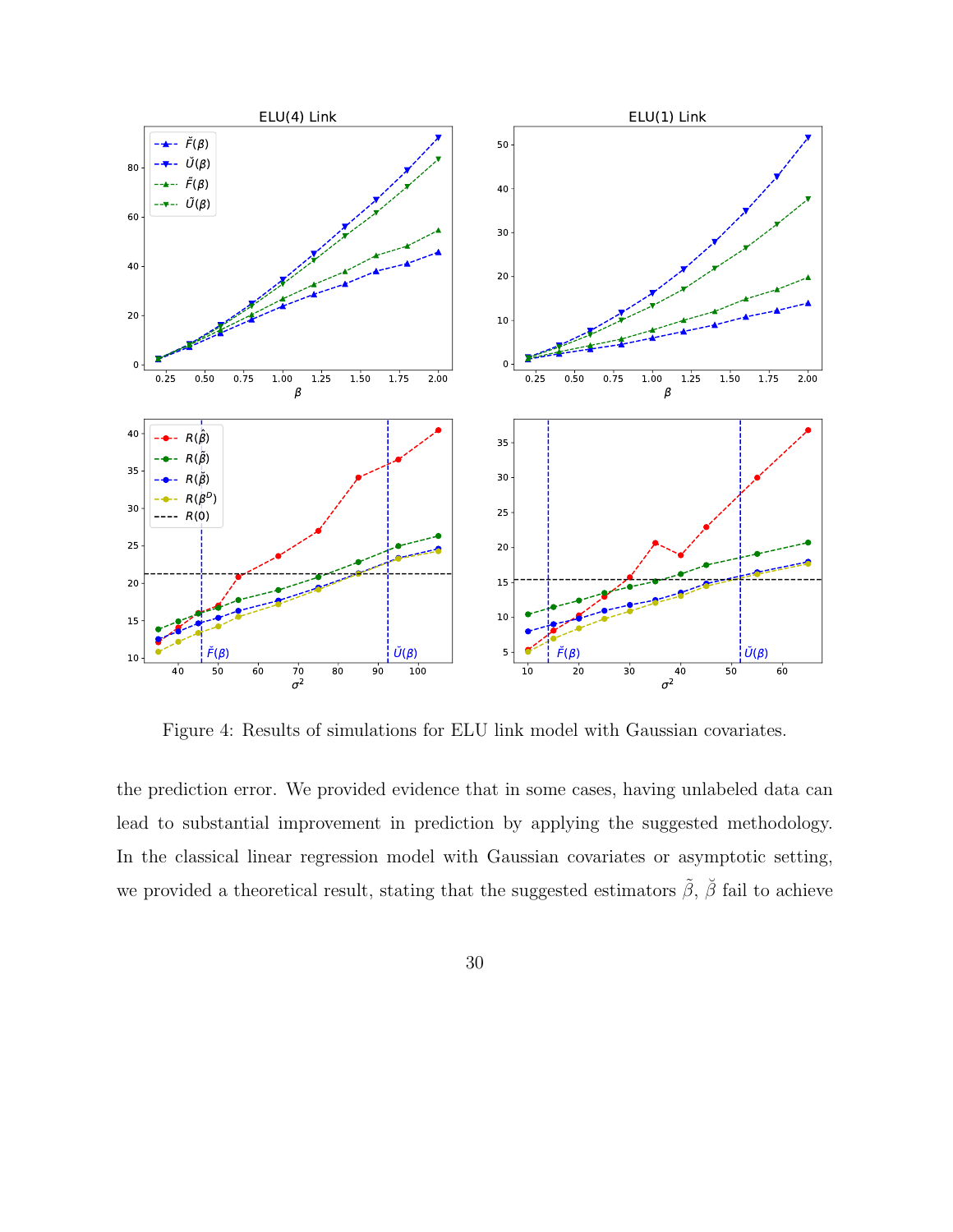substantial improvement over the supervised model, except where the null model is superior to both supervised and SSL approaches. However the adaptive empirical estimator we propose,  $\beta^D$ , might achieve substantial improvement in this setting with noisy data while ensuring no deterioration when the noise is low. In all our experiments  $\check{\beta}$  was better than the intuitive  $\tilde{\beta}$ , this is rigorously proven in Theorem [1](#page-11-0) for the above setting. More generally this property holds if  $\mathbb{C}ov(x_{ij}g(x_i^T\beta), x_{ik}g(x_i^T\beta)) \leq \mathbb{C}ov(x_{ij}g(x_i^T\beta), x_{ik}g(x_i^T\beta))$ , for any  $i \neq l$ , and  $j, k \in \{1 \cdots p\}$ , which is intuitively true and supported by the simulations.

The generalized linear models discussed in this work can be viewed as a single-layer neural network, and the optimization algorithm presented here can easily be extended to networks with more than one layer. Although theoretical analysis of the usefulness of semisupervised deep models is beyond the scope of this work, we find it a very interesting topic for future study. Other possible extensions to the scenarios studied in this work, that can be relevant for improving real-life predictive models, are discussed below in brief and can be relevant for future study.

### 4.1 Non-constant conditional variance

Throughout this work we assumed a constant conditional variance,  $\mathbb{V}ar(y|x) = \sigma^2$ , and the derivation of out-sample loss was according to this assumption. The given results can be generalized to other models for the conditional variance as long as they are taken into account in the derivation of  $\mathbb{E}_T \left[ \dot{a}^T H \dot{a} \right]$ . For example, a common assumption in GLM theory is that  $\mathbb{V}ar(y|x) = g'(x^T\beta)\sigma^2$ , where  $\sigma^2$  is the dispersion parameter. In this case,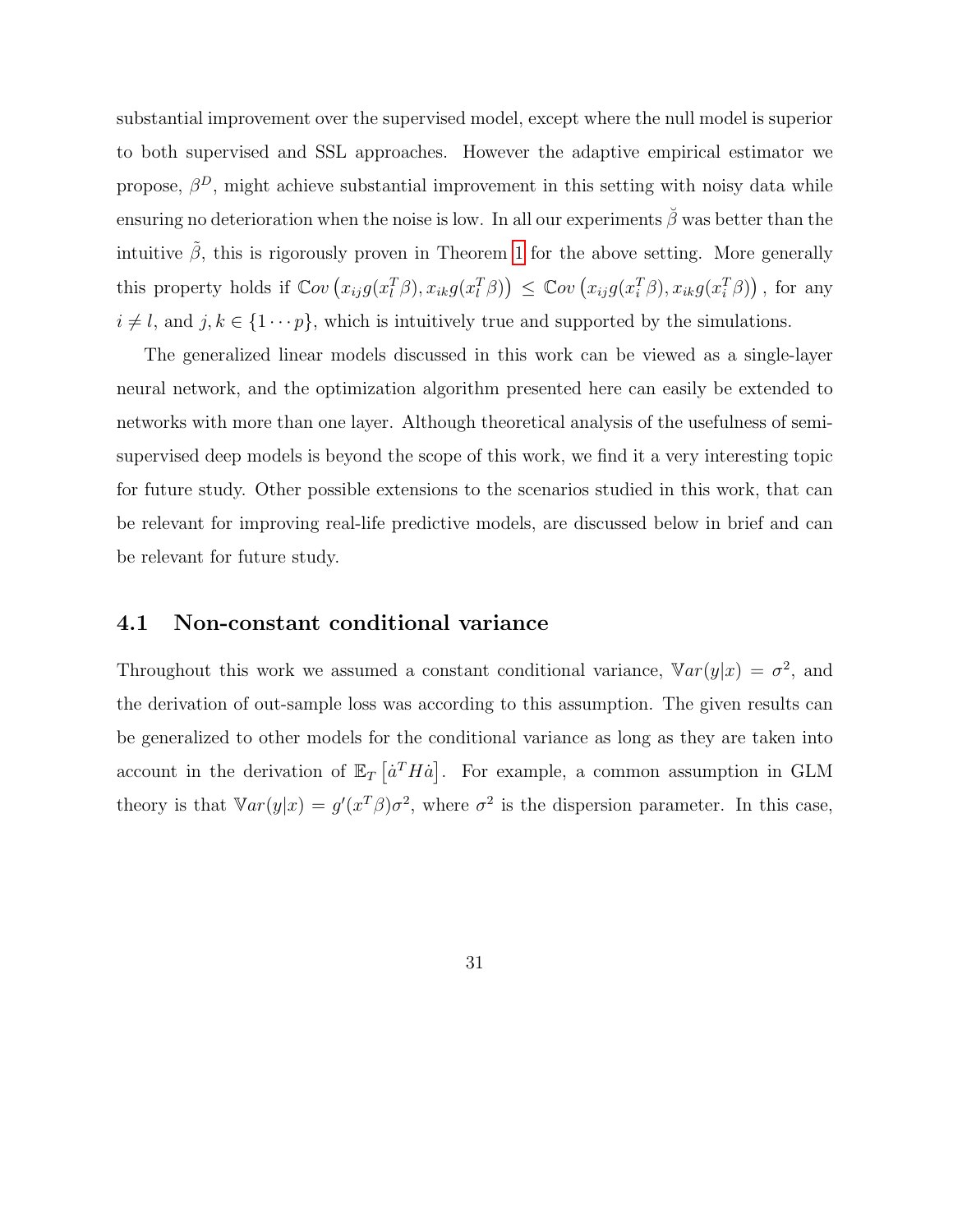we use  $\mathbb{E}[YY^T|X] = \mu\mu^T + D\sigma^2$ , to show that:

$$
\mathbb{E}_T \left[ \tilde{a}^T H \tilde{a} \right] = \text{tr} \left( H^{-1} \mathbb{V} a r_X(X^T \mu) \right) + \sigma^2 p,
$$
  

$$
\mathbb{E}_T \left[ \hat{a}^T H \hat{a} \right] = \text{tr} \left( \mathbb{E} \left[ (X^T D X)^{-1} H (X^T D X)^{-1} X^T D X \right] \sigma^2 \right) = \sigma^2 \text{tr} \left( Q H \right),
$$

where  $Q = E[(X^TDX)^{-1}]$ . Since  $tr(QH) \geq p$ , we have a bias-variance trade-off between the supervised and the semi-supervised estimators and the expressions of the threshold values can be found. This example demonstrates the flexibility of the suggested methodology regrading the assumptions on the true model. Different assumptions will result in different expressions for the threshold values. Then, the estimation of these values using the set of unlabeled data is straightforward.

## 4.2 Different criterion for model comparison

Throughout this work we used the out-sample loss as a criterion for models comparison. In general, a model can be fitted using the loss function L for the purpose of convexity, and be judged according to another criterion. For example, assume that we fit a GLM-ERM model to find an estimator  $\dot{\beta}$ , but we are interested in the out-sample squared error. In this case, regardless of the link function  $g$ , we can write the out-sample loss as follows:

$$
R(\dot{\beta}) = \sigma^2 + \mathbb{E}_{X,x_0} \left( \mathbb{E} \left[ g(x_0^T \dot{\beta}) | X, x_0 \right] - g(x_0^T \beta) \right)^2 + \mathbb{E}_{X,x_0} \left[ \mathbb{V}ar \left( g(x_0^T \dot{\beta}) | X, x_0 \right) \right]
$$
  
=  $\sigma^2 + B(\dot{\beta}) + V(\dot{\beta}).$ 

We can derive the relevant approximated expressions for  $R(\hat{\beta})$  and  $R(\tilde{\beta})$  according to the assumed conditional variance. In the case of constant conditional variance, we can write:

$$
B(\hat{\beta}) \approx 0 \; ; \; V(\hat{\beta}) \approx \frac{\sigma^2}{n} \text{tr} (H_2 Q) \,,
$$
  

$$
B(\tilde{\beta}) \approx \frac{1}{n} \text{tr} (H^{-1} H_2 H^{-1} \mathbb{V} a r_X(X^T \mu)) \; ; \; V(\tilde{\beta}) \approx \frac{\sigma^2}{n} \text{tr} (H^{-1} H_2 H^{-1} \mathbb{E} [X^T X]) \,,
$$

32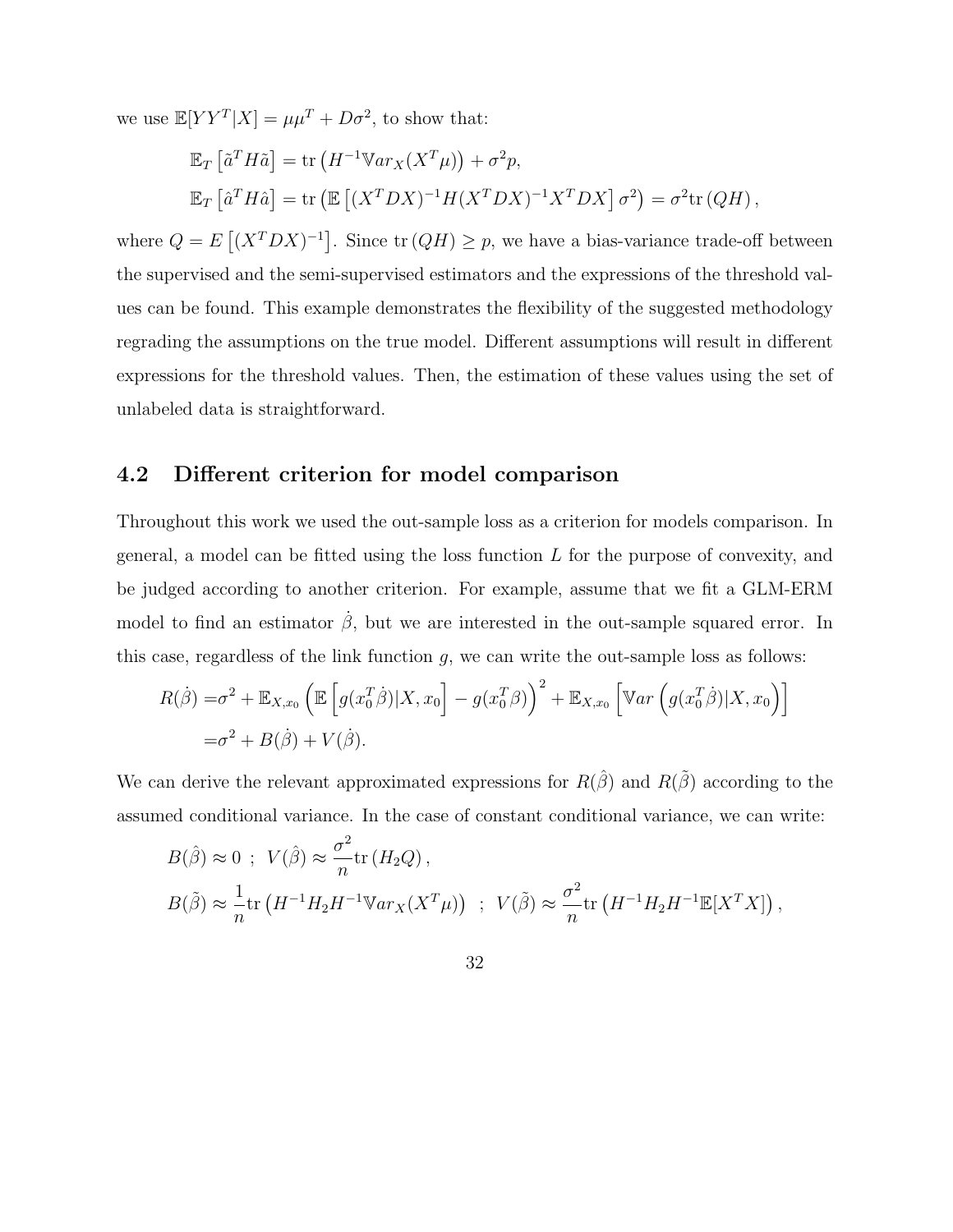where  $Q = \mathbb{E}[(X^TDX)^{-1}X^TX(X^TDX)^{-1}]$ , and  $H_2 = \mathbb{E}[X^TD^2X]$ .

The relevant threshold values can be calculated according to the above expressions, and the effectiveness of the unlabeled data can be identified for this particular case. This is another flexibility of the suggested methodology that can be further investigated.

### 4.3 Adding regularization

Adding regularization terms (like ridge or lasso) can be done in a straightforward way in the semi-supervised optimization argument. In turn, the semi-supervised gradient can be modified and calculated according to the regularization method and parameters, resulting in diffident fitted estimator. Initial experiments showed that the prediction error can be improved by adding ridge regularization to semi-supervised GLM-ERM model. However, a dedicated theoretical analysis is required in order to derive the threshold values and identify the usefulness of the unlabeled data in regularized modeling.

# References

- <span id="page-32-2"></span>D. Azriel, L. D. Brown, M. Sklar, R. Berk, A. Buja, and L. Zhao. Semi-supervised linear regression. arXiv preprint arXiv:1612.02391, 2018.
- <span id="page-32-0"></span>P. C. Bellec and C.-H. Zhang. De-biasing the lasso with degrees-of-freedom adjustment. arXiv preprint arXiv:1902.08885, 2019.
- <span id="page-32-1"></span>P. C. Bellec, A. S. Dalalyan, E. Grappin, Q. Paris, et al. On the prediction loss of the lasso in the partially labeled setting. Electronic Journal of Statistics, 12(2):3443–3472, 2018.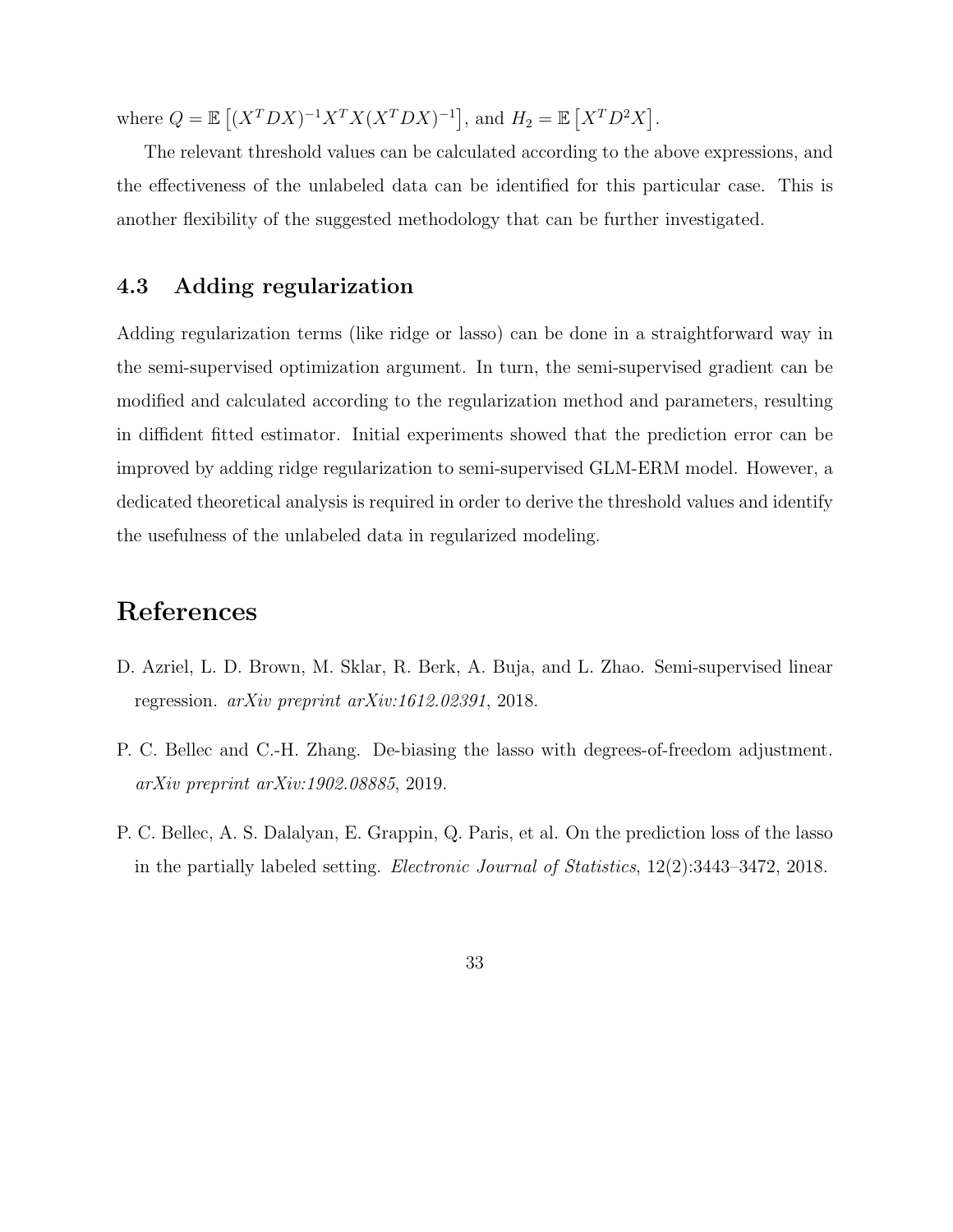- <span id="page-33-4"></span>L. D. Brown et al. An ancillarity paradox which appears in multiple linear regression. The Annals of Statistics, 18(2):471–493, 1990.
- <span id="page-33-3"></span>A. Chakrabortty and T. Cai. Efficient and adaptive linear regression in semi-supervised settings. The Annals of Statistics, 46(4):1541–1572, 2018.
- <span id="page-33-6"></span>R. Christensen. Covariance of the wishart distribution with applications to regression. Department of Mathematics and of Statistics, University of New Mexico, 2015.
- <span id="page-33-8"></span>D. A. Clevert, T. Unterthiner, and S. Hochreiter. Fast and accurate deep network learning by exponential linear units (elus). arXiv preprint arXiv:1511.07289, 2015.
- <span id="page-33-5"></span>R. D. Cook, L. Forzani, and A. Rothman. T. Tarpey, R. T. Ogden, E. Petkova, and R. Christensen (2014),"A paradoxical result in estimating regression coefficients", Comment by Cook, Forzani, and Rothman. The American Statistician, 69(3):253–254, 2015.
- <span id="page-33-0"></span>S. Da. A generative model for semi-supervised learning. Iowa State University. Creative Components. 382. https://lib.dr.iastate.edu/creativecomponents/382, 2019.
- <span id="page-33-7"></span>T. Groves and T. Rothenberg. A note on the expected value of an inverse matrix. Biometrika, 56(3):690–691, 1969.
- <span id="page-33-1"></span>T. Han, J. Gao, Y. Yuan, and Q. Wang. Unsupervised semantic aggregation and deformable template matching for semi-supervised learning. arXiv preprint arXiv:2010.05517, 2020.
- <span id="page-33-2"></span>A. Javanmard and A. Montanari. Confidence intervals and hypothesis testing for highdimensional regression. The Journal of Machine Learning Research, 15(1):2869–2909, 2014.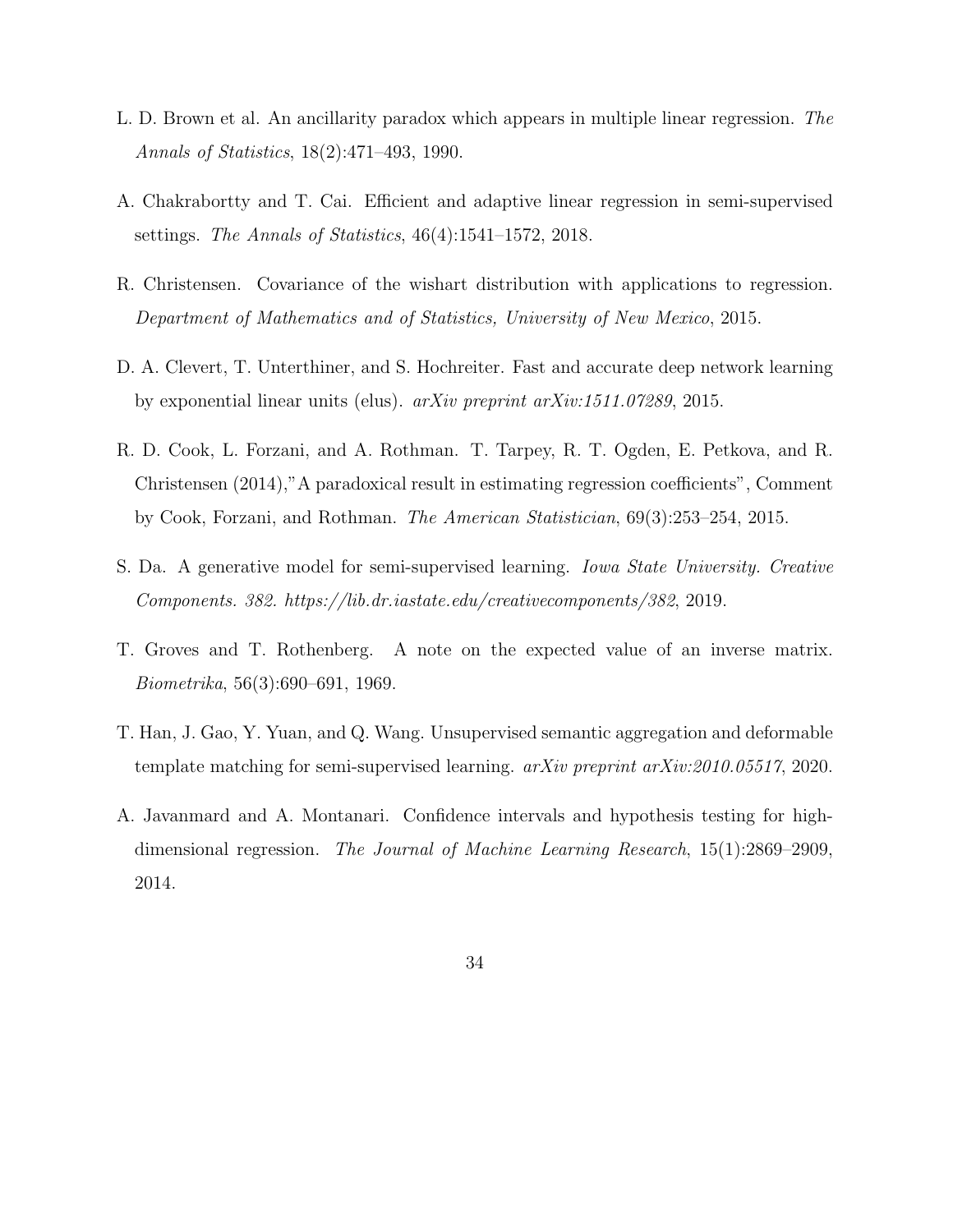- <span id="page-34-3"></span>A. Javanmard, A. Montanari, et al. Debiasing the lasso: Optimal sample size for gaussian designs. Annals of Statistics, 46(6A):2593–2622, 2018.
- <span id="page-34-1"></span>D. P. Kingma, S. Mohamed, D. J. Rezende, and M. Welling. Semi-supervised learning with deep generative models. In Advances in neural information processing systems, pages 3581–3589, 2014.
- <span id="page-34-7"></span>C. Kredler. Behaviour of third order terms in quadratic approximations of LR-statistics in multivariate generalized linear models. The Annals of Statistics, pages 326–335, 1986.
- <span id="page-34-5"></span>J. Lawless and K. Singhal. Efficient screening of nonnormal regression models. Biometrics, pages 318–327, 1978.
- <span id="page-34-6"></span>S. Minkin. Assessing the quadratic approximation to the log likelihood function in nonnormal linear models. *Biometrika*,  $70(2):367-372$ , 1983.
- <span id="page-34-4"></span>S. Rosset and R. J. Tibshirani. From fixed-x to random-x regression: Bias-variance decompositions, covariance penalties, and prediction error estimation. Journal of the American Statistical Association, pages 1–14, 2018.
- <span id="page-34-2"></span>T. Salimans, I. Goodfellow, W. Zaremba, V. Cheung, A. Radford, and X. Chen. Improved techniques for training gans. In Advances in neural information processing systems, pages 2234–2242, 2016.
- <span id="page-34-8"></span>S. Sharma. Activation functions in neural networks. Towards Data Science, 6, 2017.
- <span id="page-34-0"></span>A. Singh, R. Nowak, and J. Zhu. Unlabeled data: Now it helps, now it doesn't. In Advances in neural information processing systems, pages 1513–1520, 2009.